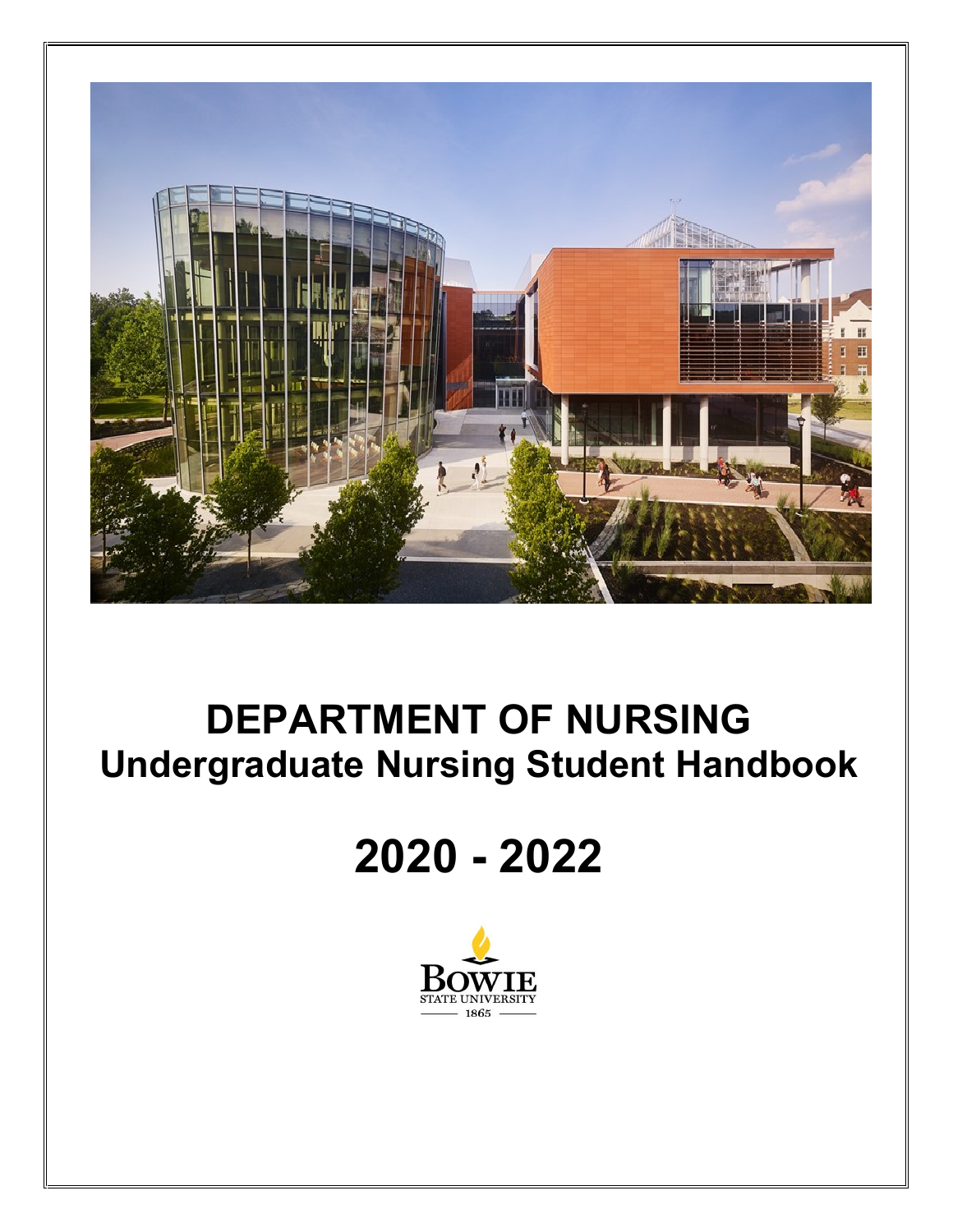

## **Department of Nursing Greetings!**

Welcome to the Bowie State University (BSU) Department of Nursing Undergraduate Nursing Program! This is an exciting time to return to school and pursue nursing education. Our faculty and staff are eager to assist you in attaining your career goals and objectives. The Undergraduate Nursing Program provides a rigorous and challenging educational experience. Planning ahead and time management are essential components for success. Resources are available in the University and within the Department of Nursing to assist you to achieve your goals and objectives in this academic pursuit. The nursing faculty will facilitate your learning and socialization into the professional nursing arena. The faculty is also available to answer your questions or concerns. We strongly encourage you to seek assistance or guidance as early as necessary.

This handbook includes the policies and procedures governing the Undergraduate Nursing Program and we urge you to review the content carefully. You are accountable for adhering to the policies and procedures outlined in this handbook. In addition, you are expected to review and abide by the policies stipulated in the BSU Undergraduate Academic Catalog.

We are delighted that you have chosen BSU! We sincerely believe that you will be successful in achieving your nursing educational goals in continuing your journey of lifelong learning!

Kindest regards, Dr. Jacqueline J. Hill, Chairperson Department of Nursing Bowie State University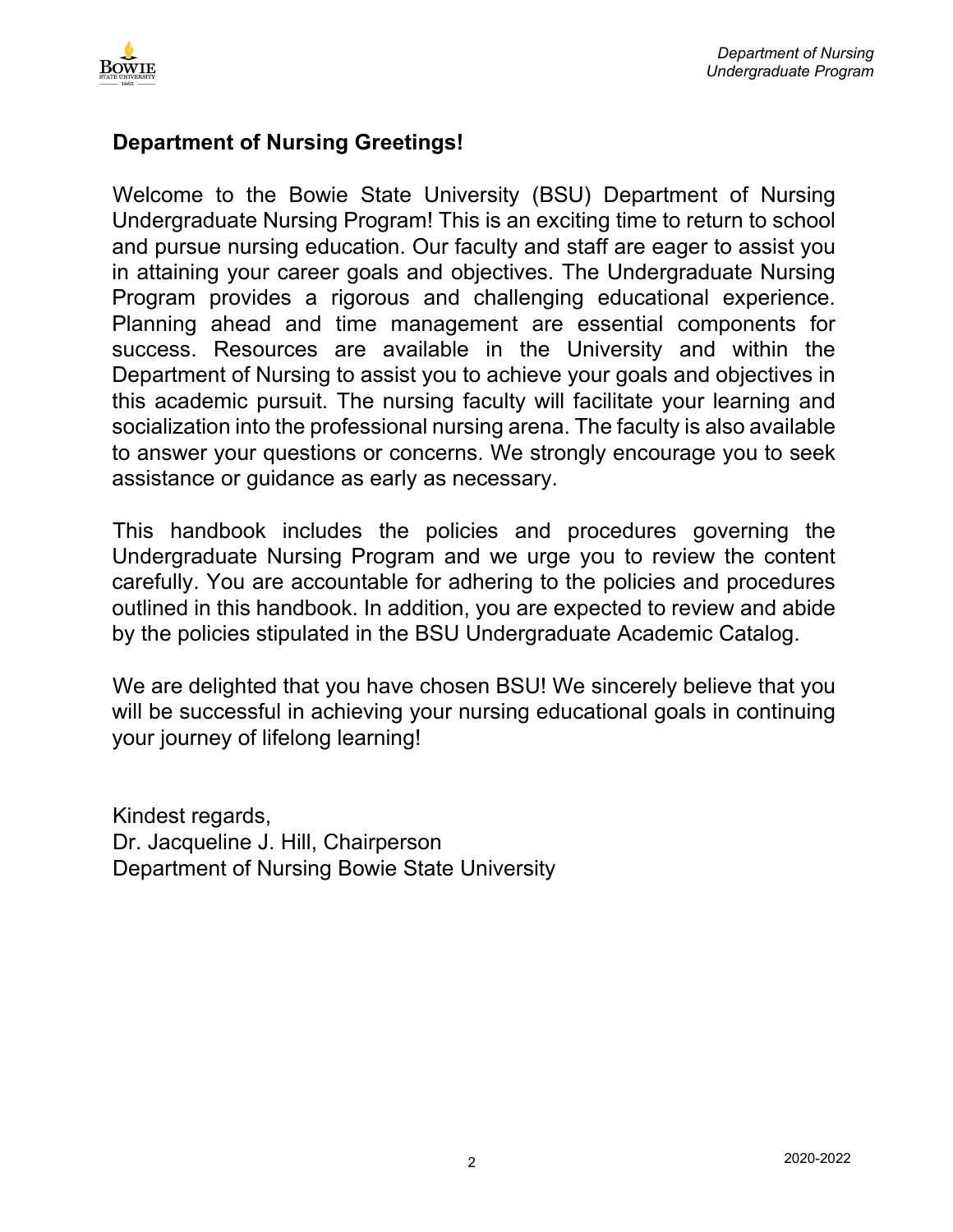

## **Table of Contents**

| CONCEPTUAL FRAMEWORK FOR THE UNDERGRADUATE NURSING PROGRAM  8 |           |
|---------------------------------------------------------------|-----------|
|                                                               |           |
|                                                               |           |
|                                                               |           |
|                                                               |           |
|                                                               |           |
|                                                               |           |
|                                                               |           |
|                                                               |           |
|                                                               |           |
|                                                               |           |
|                                                               |           |
|                                                               |           |
|                                                               |           |
|                                                               |           |
|                                                               |           |
|                                                               |           |
|                                                               |           |
|                                                               |           |
|                                                               |           |
|                                                               |           |
|                                                               |           |
|                                                               |           |
| 3                                                             | 2020-2022 |
|                                                               |           |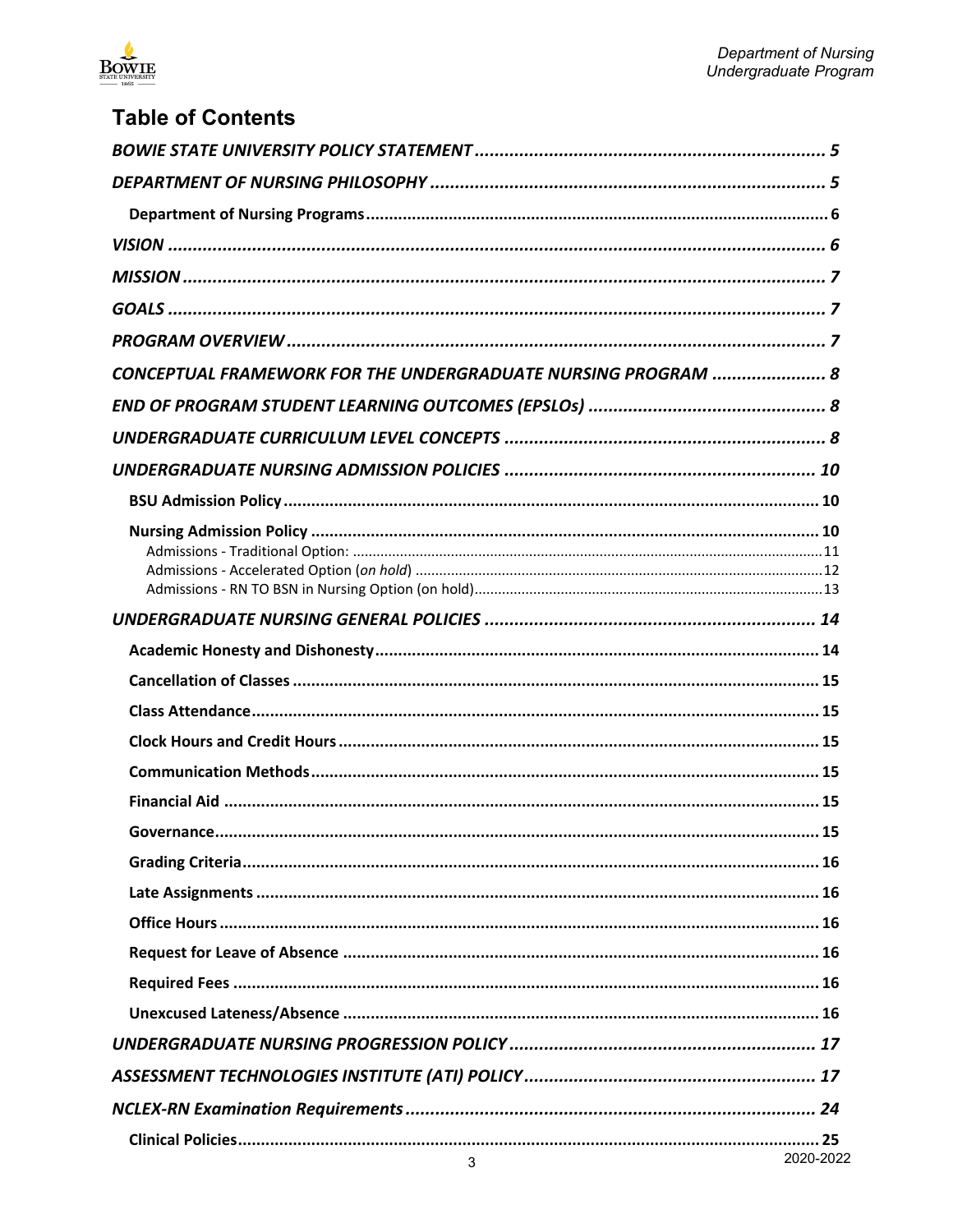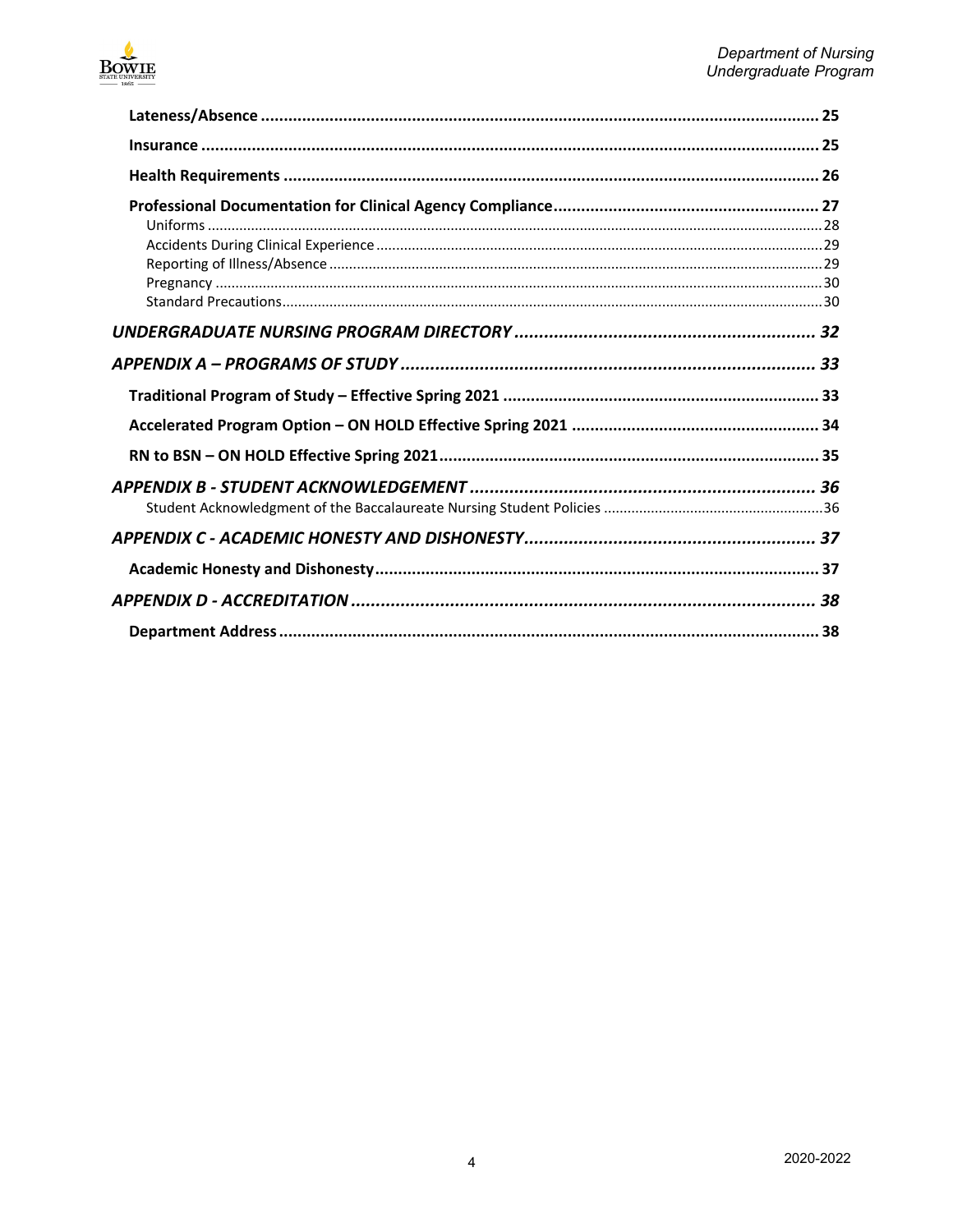

#### **BOWIE STATE UNIVERSITY POLICY STATEMENT**

<span id="page-4-0"></span>Bowie State University shall not discriminate against any individual on the basis of race, color, religion, age, ancestry or national origin, sex, sexual orientation, disability, marital status or veteran status. All policies, programs, and activities of Bowie State University are and shall be in conformity with all pertinent Federal and State laws of nondiscrimination, including, but not limited to: Title VII of the Civil Rights Act of 1964, as amended; Title IX of the Education Amendments of 1972; the Equal Pay Act of 1963; the Age Discrimination Act; the Americans with Disabilities Act of 1990; Federal Executive Order No. 11373; and Article 49B of the Annotated Code of Maryland. This commitment applies in all areas and embraces faculty, staff, and students.

Equal opportunity of access to academic and related programs shall be extended to all persons. Bowie State University shall have as its firm objective equal opportunity in recruitment and hiring, rate of pay, all other promotions, training, retention and dismissals, for all employees and applicants for employment. The University will stress equal access for employees and applicants for employment to all programs and services provided by the University both on and off campus.

The University will also provide equal opportunity and an atmosphere of nondiscrimination with respect to women and members of minority groups in all its operations. In addition, the University shall promote equal opportunity and equal treatment through a positive and continuing Affirmative Action Program. From the Bowie State University Policies and Procedures Manual – Section VI – 1.00. Equal Opportunity Policy Statement.

## **DEPARTMENT OF NURSING PHILOSOPHY**

<span id="page-4-1"></span>The nursing curricula are developed and implemented based on the faculty's beliefs about professional nursing education and professional nursing practice, the nature of the client, health, and the environment. We believe that in order to meet the current and future needs of the global communities, a professional nursing education must prepare graduates to provide therapeutic and culturally congruent care in a variety of settings. Professional nursing education encourages the development of caring behaviors, therapeutic communication, social awareness, and collaborative skills that facilitate academic and personal development. The faculty believes that professional nursing education also prepares learners to think critically, to apply clinical reasoning, to adapt to technological changes, make optimal use of educational environments, and to pursue continued education as a goal-directed, lifelong process.

**Professional nursing practice** is dynamic, complex, and integral to the health care system. Through evidence-based practice, nurses use research findings to make clinical decisions that facilitate health promotion, disease prevention, and health restoration to clients across the lifespan. The demonstration of caring behaviors, therapeutic communication, and culturally congruent care are vital in the provision of client-centered care. Professional nursing practice adheres to an established framework of ethical principles, legal regulations, and standards of practice to provide high-quality, safe, and competent care.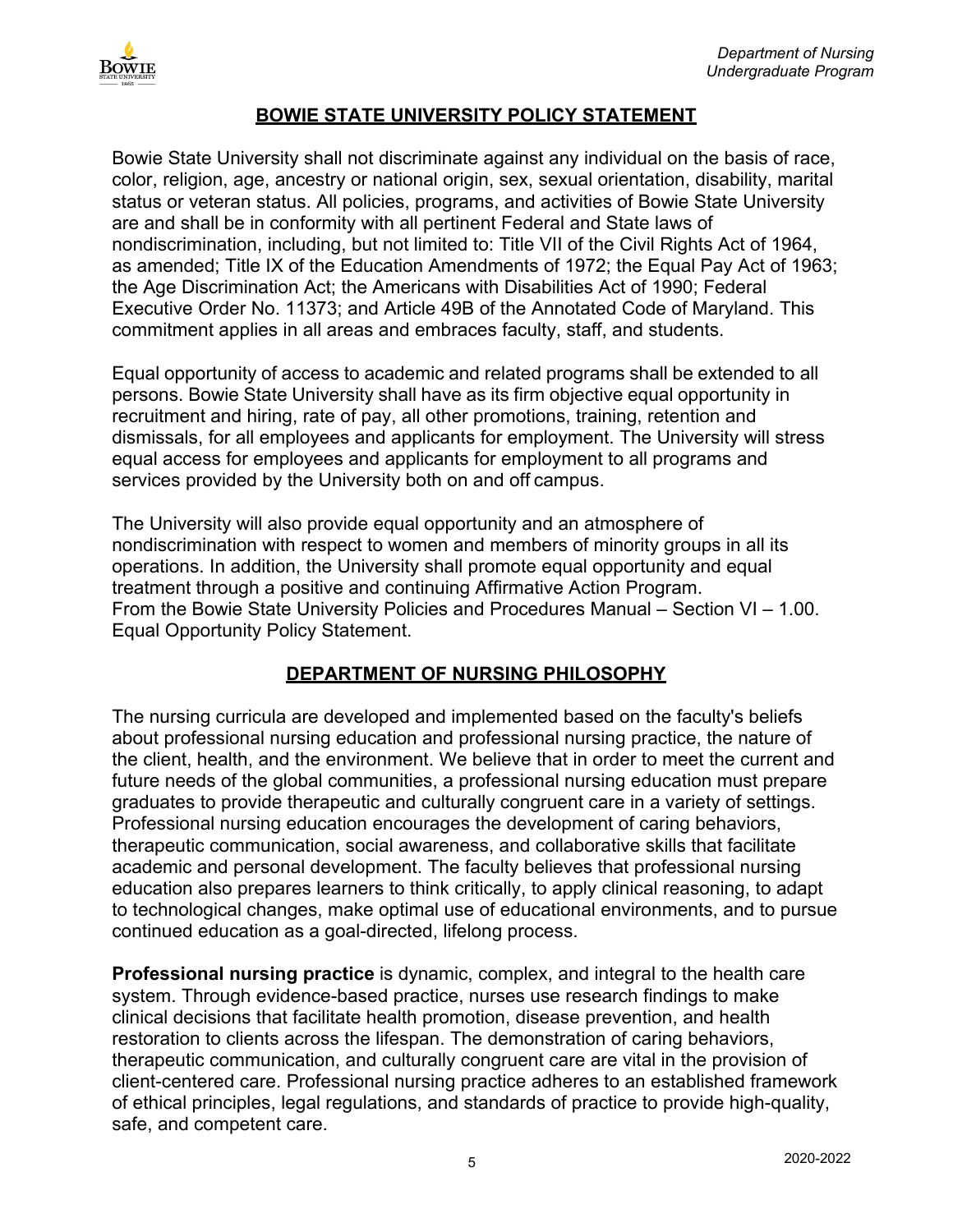

**The professional nursing role** utilizes the nursing process, and incorporates research activities, health policies, information technology, and clinical leadership in caring for the client. Thus, lifelong education is crucial to professional growth and development.

**Clients** are the consumers of nursing services. They are comprised of individuals, families, groups, and communities. We believe that the client is continually responding to the internal and external environment, and is capable of achieving optimal health, or a dignified death.

**Health** is a variable state that exists along a continuum of wellness to illness and is defined by the client. Health is influenced by a variety of factors such as spirituality, cultural practices, and environmental stimuli. Health outcomes are determined by the client's ability to cope with environmental factors, and to access the health care system.

**Environment** is the internal and external factors that impact the client's state of health. The environment influences the client, regardless of whether it is perceived or not.

#### <span id="page-5-0"></span>**Department of Nursing Programs**

**Undergraduate nursing education** is a composition of knowledge in the natural sciences, liberal arts, nursing technology, research, and clinical decision-making. The undergraduate nursing educational process prepares the learner, as a generalist, to practice holistically in a variety of settings within the ethical and legal framework of professional nursing. Graduates are educated to become leaders, advocates, consumers of research, and collaborators as members of the health care team. The following concepts are essential to undergraduate nursing education: caring behaviors, communication, culturally congruent care, evidence- based practice, professional nursing role, and critical thinking.

**Graduate nursing education** builds upon the generalist foundation of undergraduate education to prepare nurses for advanced practice roles. Graduate education provides the student with opportunities to develop expertise and specialized knowledge in the care of clients and populations. The graduate program is organized using core, supporting, and specialty content. Graduate nursing education incorporates evidencebased practice that enables nurses to participate in health policy development, research, health promotion, and management, with emphasis on diverse and vulnerable populations. Advanced practice nursing roles include nurse practitioners, clinical nurse specialists, nurse administrators, and nurse educators. We believe that the advanced practice nursing roles are integral to meeting the current and future health needs of society.

## **VISION**

<span id="page-5-1"></span>The Department of Nursing will offer a pathway to excellence in nursing practice. Graduates will be prepared to address the evolving health care needs of local and global communities.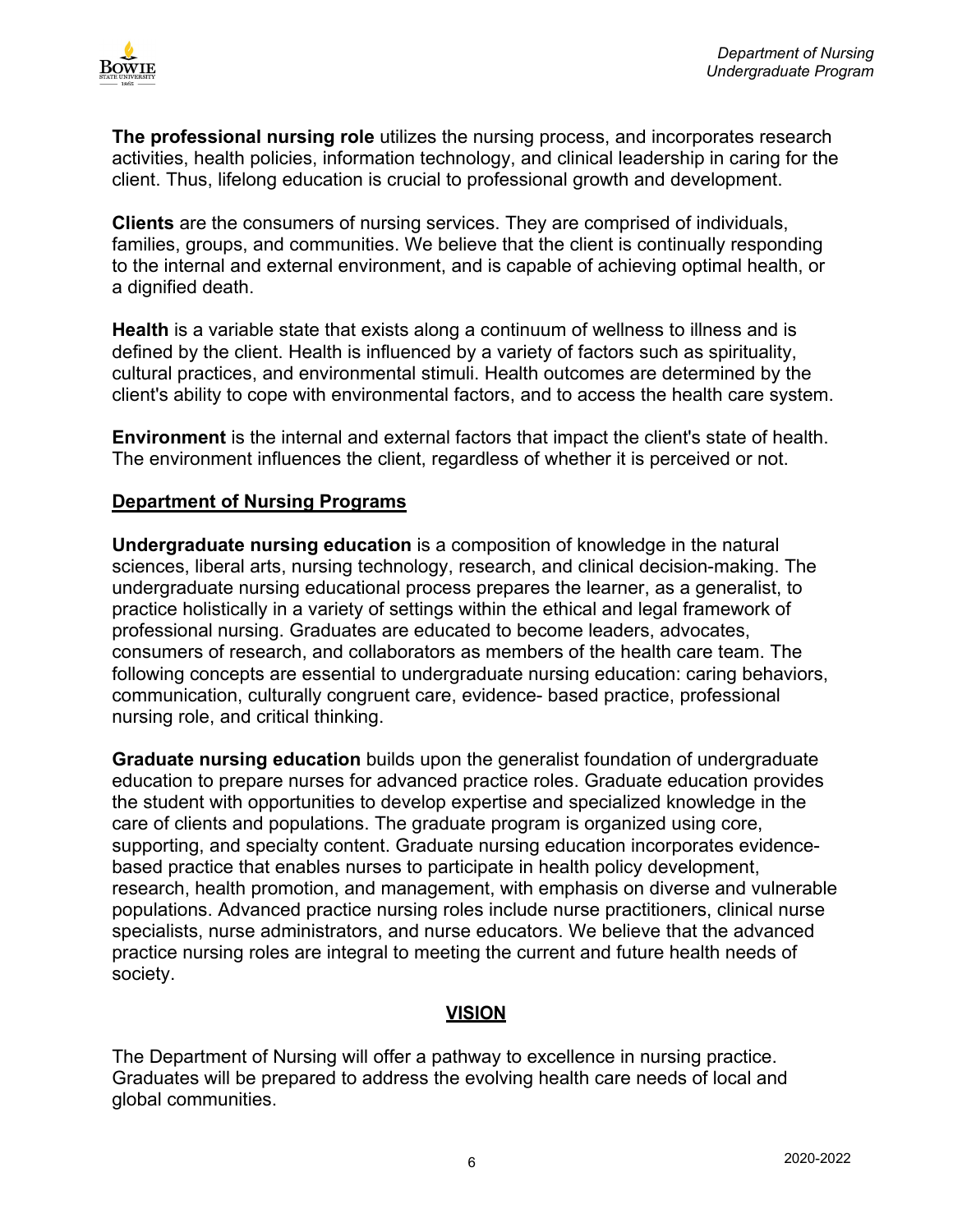

#### **MISSION**

<span id="page-6-0"></span>The mission of the Department of Nursing is to provide quality academic programs offering learners the foundation upon which to expand their knowledge base and pursue advanced study. The nursing curricula are designed to prepare professional nurses who demonstrate excellence in evidence-based practice, think critically, apply ethical principles and clinical reasoning, demonstrate leadership skills, value diversity and participate in or conduct research which benefits the local and global community. The Department of Nursing is committed to increasing diverse representation in the nursing profession.

## **GOALS**

- <span id="page-6-1"></span>1. To provide quality programs supportive of the learning needs of diverse learners so that they may accomplish their educational goals.
- 2. To provide an environment supportive of quality instruction, the useof technology, scholarly endeavors, and critical thinking.
- 3. To maintain faculty support systems and staff development programs that foster creativity and facilitate the faculty's contributions to higher education and the nursing profession.
- 4. To maximize opportunities for students and faculty to participate in the internal operations of the University so as to foster optimal communications and ensure maximum involvement in the development and maintenance of programs and services.
- 5. To engage in cooperative and collaborative relationships with regional communities that will promote health and nursing.

## **PROGRAM OVERVIEW**

## <span id="page-6-2"></span>**Bachelor of Science in Nursing**

The Department of Nursing offers a Bachelor of Science in Nursing (BS) for students interested in becoming a professional nurse. Students may select from the traditional option or the accelerated option. Second degree and transfer students are eligible to select the accelerated option. Graduates of this program meet the criteria to take the state licensure examination to become registered professional nurses.

Registered Nurses who hold an unencumbered license to practice nursing in the State of a Maryland or Compact State may apply for admission to the Bachelor of Science (BS) with a major in Nursing (RN to BSN) completion program. In the baccalaureate program, RN students expand their knowledge and skills to become professional nurses.

Graduates will be critical thinkers who have the ability to provide nursing care in a variety of healthcare settings, assume leadership roles, and adapt to the changing healthcare environment. The baccalaureate program provides a foundation for graduate education. To complete a BS degree, the student must complete 123 credits for the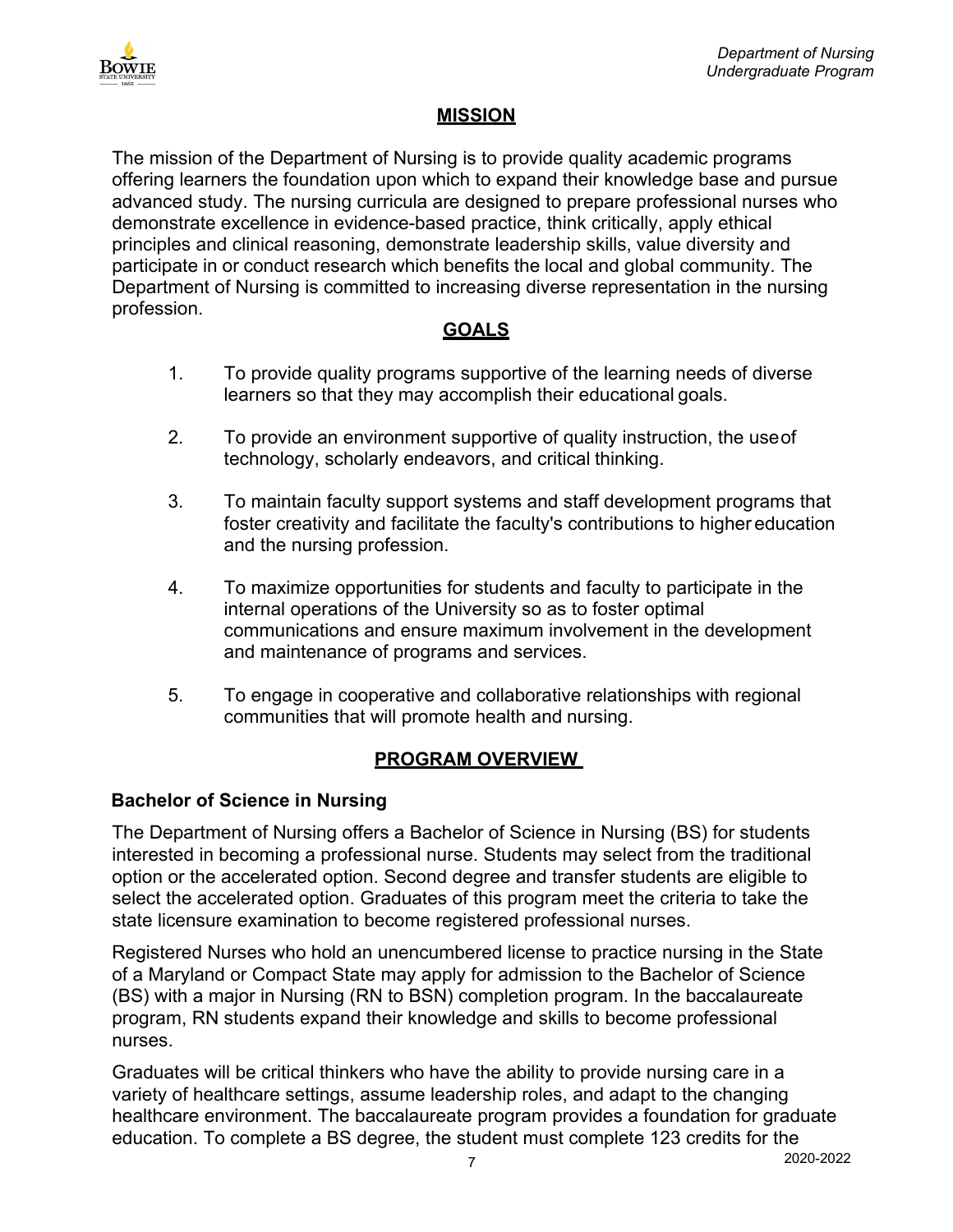

Traditional BS Nursing Option, 120 credits for the Accelerated BS Nursing Option and 120 credits for the RN to BSN program option.

## <span id="page-7-0"></span>**CONCEPTUAL FRAMEWORK FOR THE UNDERGRADUATE NURSING PROGRAM**

The conceptual framework is an extension of the philosophy and objectives of the Department of Nursing. It provides the design for sequencing the curriculum. The design enables faculty and students to comprehend, integrate, and synthesize curriculum content.

The curriculum is designed based on two major organizing themes: pervasive and progressive. The pervasive concepts comprising this framework, as it relates to clientcentered care, are caring behaviors and cultural congruency, within an ethical and legal framework. The progressive concepts are reflected in the level objectives, and throughout the curriculum. They include critical thinking, communication, professional nursing role, research and evidence-based practice, and leadership. These progressive concepts indicate the successive levels of skill acquisition expected of nursing students as they progress in the program. Each of these organizing themes is defined and elaborated within the level objectives and courses.

## **END OF PROGRAM STUDENT LEARNING OUTCOMES (EPSLOs)**

<span id="page-7-1"></span>Upon completion of the Undergraduate Nursing Program, the graduate will be able to:

- 1. Implement nursing process and caring behaviors with individuals, families, and communities.
- 2. Utilize critical thinking and clinical reasoning to promote optimal wellness with individuals, families and communities.
- 3. Utilize communication, technology, and inter-professional collaboration to provide safe and effective care.
- 4. Integrate culturally congruent care for clients across the life span.
- 5. Utilize evidence-based findings for clinical decision-making in nursing practice.
- 6. Apply health policies from legislative and governing bodies into clinical nursing practice while adhering to legal and ethical principles.
- <span id="page-7-2"></span>7. Demonstrate the ability to address the changing health care needs of diverse populations representing the global community.

## **UNDERGRADUATE CURRICULUM LEVEL CONCEPTS**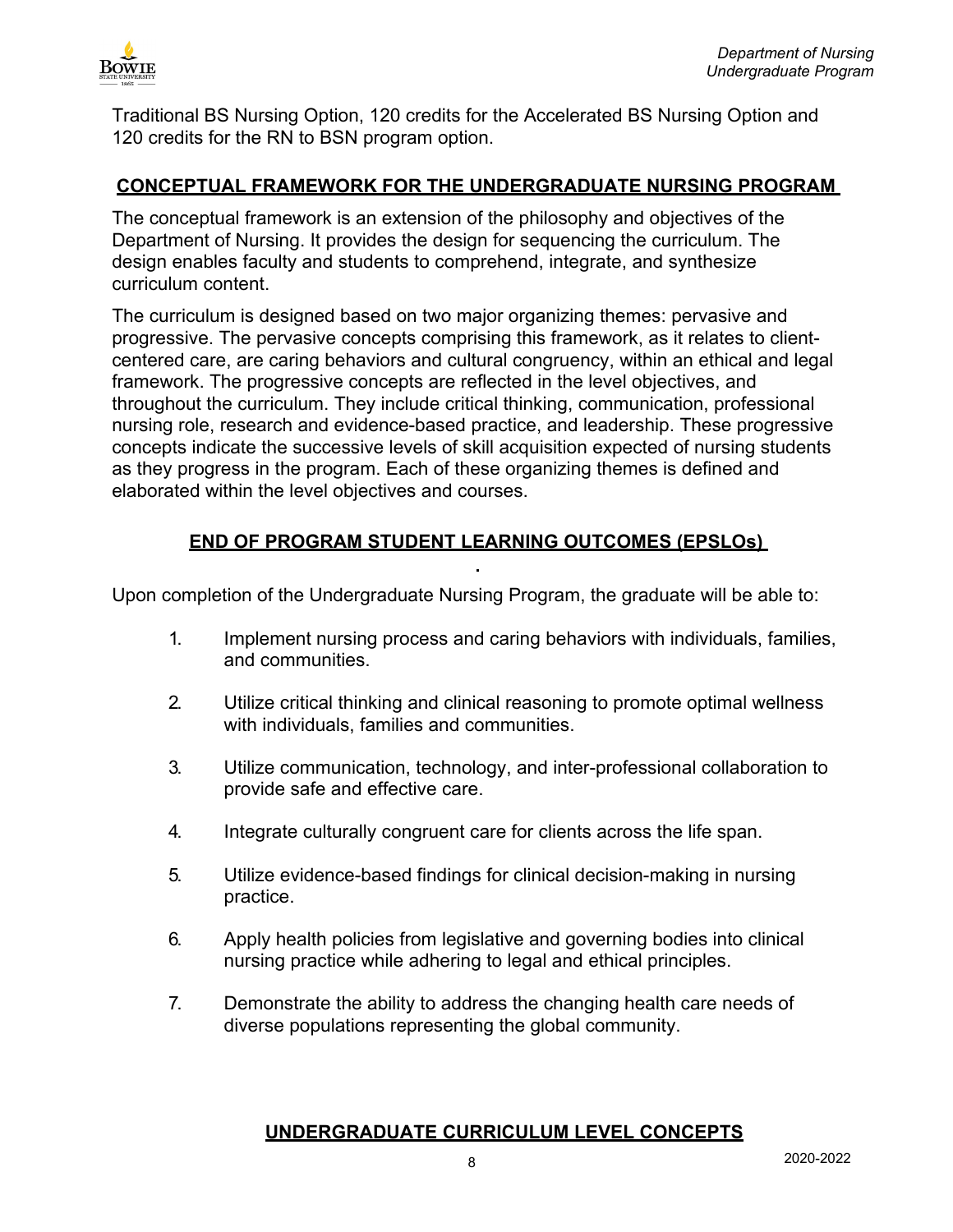

| <b>Number</b>  | <b>Concepts</b>                             | <b>Sophomore</b>                                                                                                                                                          | <b>Junior</b>                                                                                                                                                                                                                                     | <b>Senior</b>                                                                                                                           |
|----------------|---------------------------------------------|---------------------------------------------------------------------------------------------------------------------------------------------------------------------------|---------------------------------------------------------------------------------------------------------------------------------------------------------------------------------------------------------------------------------------------------|-----------------------------------------------------------------------------------------------------------------------------------------|
| 1              | Caring<br><b>Behaviors</b>                  | Demonstrate<br>caring behaviors<br>in the performance<br>of basic nursing<br>skills.                                                                                      | Integrate caring<br>behaviors in<br>nursing<br>interventions.                                                                                                                                                                                     | Implement nursing<br>process and caring<br>behaviors with<br>individuals, families, and<br>communities.                                 |
| $\overline{2}$ | Critical<br>Thinking                        | Apply critical<br>thinking skills in<br>the performance<br>of basic nursing<br>assessment and<br>practices.                                                               | Utilize critical<br>thinking skills to<br>determine priority<br>nursing care needs<br>for individuals and<br>families.                                                                                                                            | Utilize critical thinking<br>and clinical reasoning to<br>promote optimal<br>wellness with<br>individuals, families and<br>communities. |
| 3              | Communication                               | Apply therapeutic<br>communication<br>techniques in<br>nurse-client<br>interactions.<br>Demonstrate<br>basic clinical<br>documentation<br>skills.                         | Implement<br>therapeutic<br>communication<br>skills that<br>incorporate<br>appropriate<br>strategies of care<br>for clients across<br>the lifespan.<br>Implement effective<br>communications<br>skills with<br>members of the<br>healthcare team. | Utilize communication,<br>technology, and inter-<br>professional<br>collaboration to provide<br>safe and effective<br>nursing care.     |
| 4              | Culturally<br>Congruent<br>Care             | Identify the<br>influence of<br>culture on health<br>beliefs and<br>practices.<br>Differentiate health<br>beliefs and<br>practices that vary<br>among selected<br>groups. | Recognize the<br>impact of culture on<br>the nurse-patient<br>relationship.<br>Integrate<br>interventions that<br>respect and are<br>consistent with the<br>cultural beliefs,<br>behaviors, and<br>traditions of the<br>client.                   | Integrate culturally<br>congruent care concepts<br>for clients across the life<br>span.                                                 |
| 5              | Research and<br>Evidence-<br>based Practice | Describe how<br>nurses use<br>research.<br>Define evidence-<br>based practice.                                                                                            | Examine the<br>research process.<br>Identify<br>components of<br>research<br>publications.                                                                                                                                                        | Utilize critical thinking<br>and clinical reasoning to<br>promote optimal<br>wellness with<br>individuals, families and<br>communities  |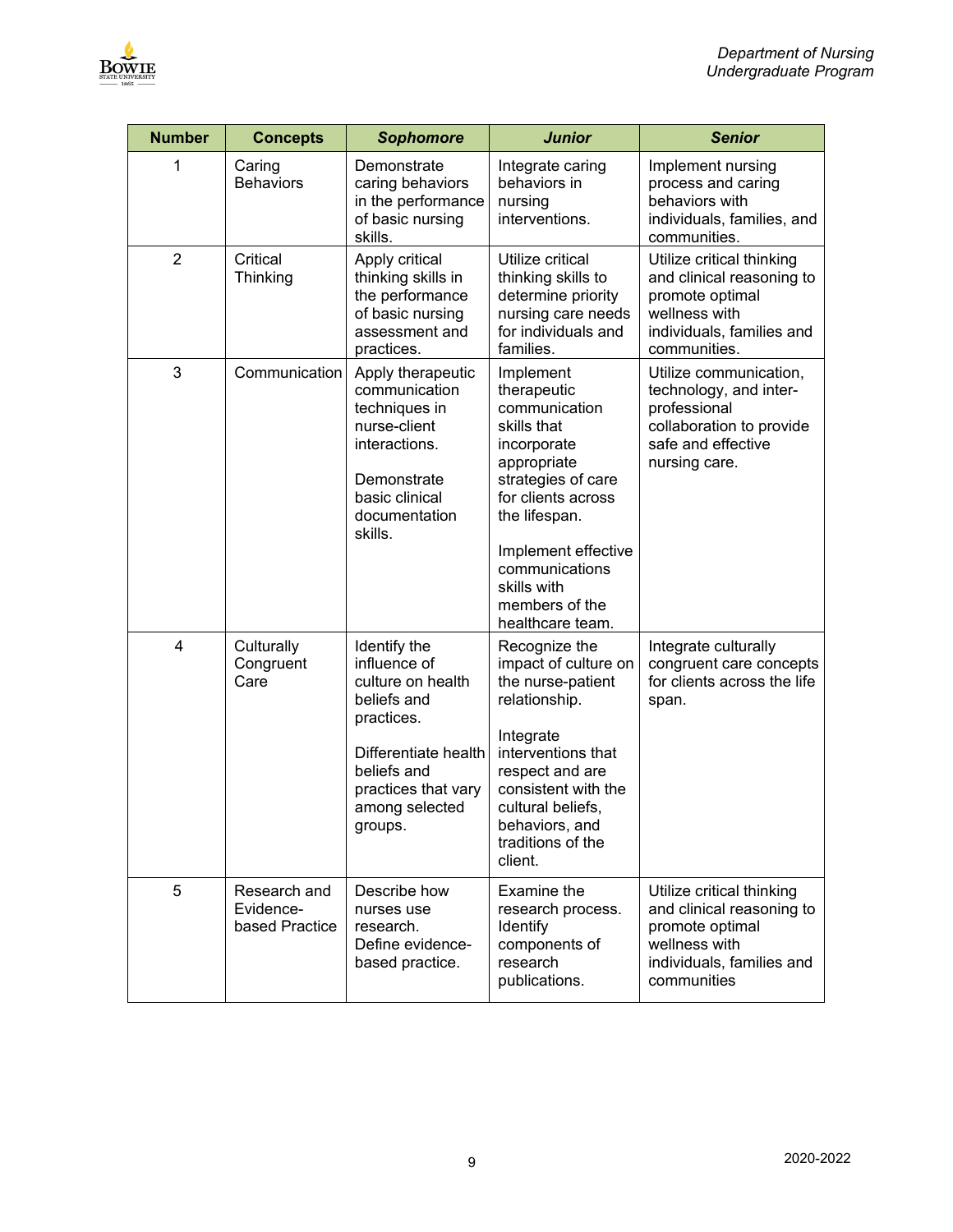

| <b>Number</b>  | <b>Concepts</b>                   | <b>Sophomore</b>                                                                                                                                                                                                                                                                                 | <b>Junior</b>                                                                                                                                                                                           | <b>Senior</b>                                                                                                                                             |
|----------------|-----------------------------------|--------------------------------------------------------------------------------------------------------------------------------------------------------------------------------------------------------------------------------------------------------------------------------------------------|---------------------------------------------------------------------------------------------------------------------------------------------------------------------------------------------------------|-----------------------------------------------------------------------------------------------------------------------------------------------------------|
| 6              | Ethical and<br>Legal<br>Framework | Describe ethical<br>standards that<br>guide nursing<br>practice.<br>Describe the<br>purposes and<br>roles of the<br>Maryland<br>government in<br>legislating nursing<br>practice.<br>Demonstrate<br>adherence to the<br>policies and<br>standards of the<br><b>BSU Department</b><br>of Nursing. | Integrate ethical<br>behaviors into<br>nursing care.<br>Implement nursing<br>interventions within<br>the legal scope of<br>practice, as<br>interpreted by the<br><b>Maryland Nurse</b><br>Practice Act. | Apply health policies<br>from legislative and<br>governing bodies into<br>clinical nursing practice<br>while adhering to legal<br>and ethical principles. |
| $\overline{7}$ | Leadership                        | Explore the<br>leadership role<br>within the context<br>of group.                                                                                                                                                                                                                                | Demonstrate<br>accountability and<br>beginning<br>leadership abilities<br>in nursing practice.                                                                                                          | Demonstrate the ability<br>to address the changing<br>health care needs of<br>diverse populations<br>representing the global<br>community.                |

## **UNDERGRADUATE NURSING ADMISSION POLICIES**

<span id="page-9-0"></span>The policies in this section of the handbook are applicable to *baccalaureate students*  enrolled in the nursing program. These policies are consistent with and supplement Bowie State University policies. The *Bowie State University Undergraduate Catalog* is the principal document governing policies and procedures for students. Students are responsible for accessing and reviewing the documents that govern undergraduate students.

## <span id="page-9-1"></span>**BSU Admission Policy**

Applicants who plan to pursue admission to the Department of Nursing must obtain admission to the university through the Office of Admissions. University admission policies can be found on the web site.

## <span id="page-9-2"></span>**Nursing Admission Policy**

The Bowie State University (BSU) Department of Nursing allows admission to the following program options:

- Traditional Program Option
- Accelerated Program Option (on hold)
- RN to BSN Program Option (on hold)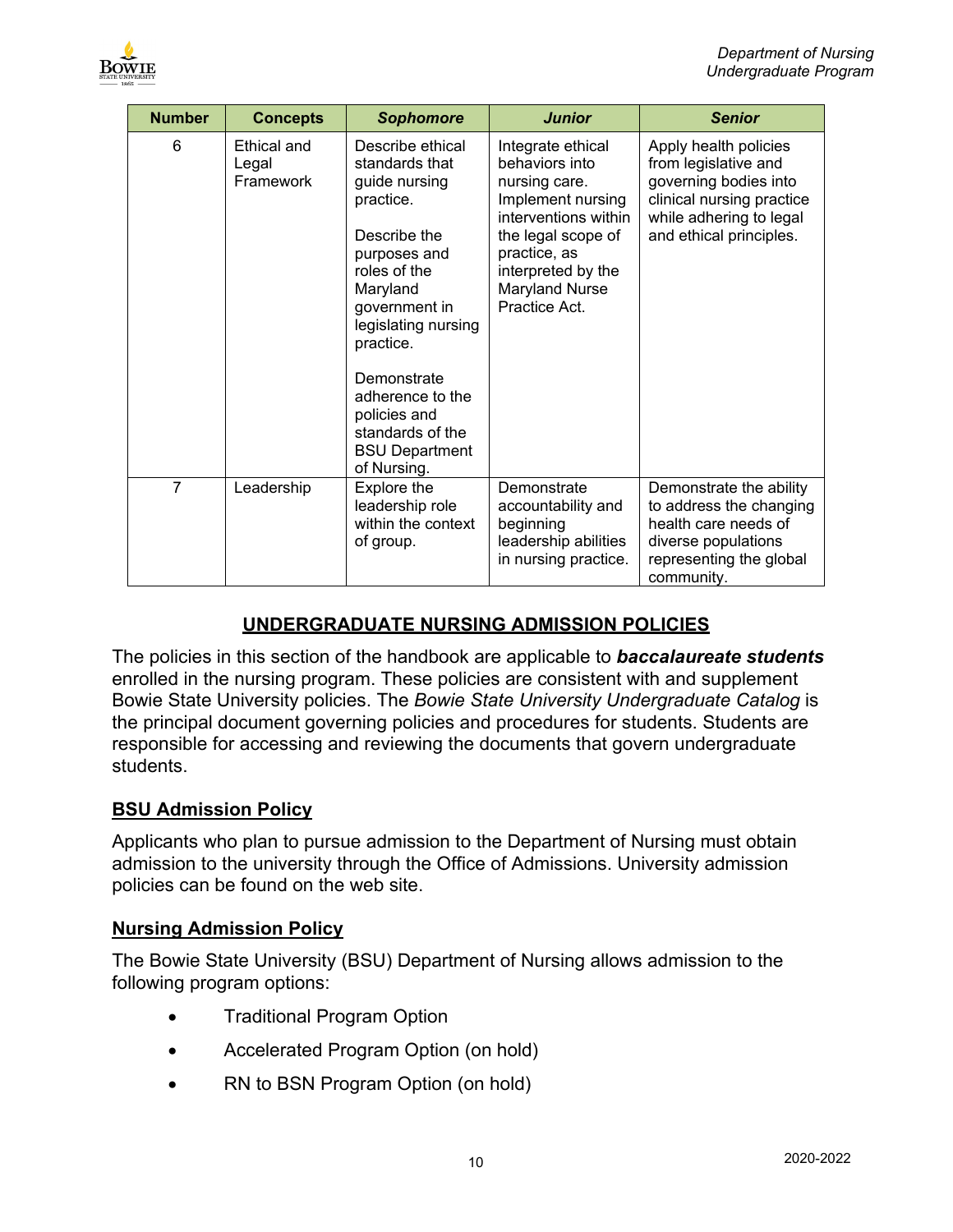

## <span id="page-10-0"></span>**Admissions - Traditional Option:**

Admission to the Traditional program option is offered to second semester sophomore and transfer status students at Bowie State University, who have completed the required general education courses to become eligible for admission to the Traditional program option.

The Traditional program option is designed to be completed in four years. The freshman and sophomore year courses consist of general education program pre- requisites at Bowie State University (BSU). Years three and four are comprised of upper division nursing courses.

*Candidates must apply for admission to the program. Application dates and deadlines are announced by the Department of Nursing at the beginning of each fall and spring semester.* 

#### **Eligibility Requirements:**

*In order to be considered for admission to the Traditional program option, candidates must meet the following requirements:* 

- **EXECUTE:** Acceptance to Bowie State University (BSU)
- **EXECUMULATA:** Cumulative GPA of 2.75 or better
- GPA of 3.0 or better in prerequisite sciences
- Successful completion of all nursing program general education course requirements
- No failure or grade less than a C in any required program admission general education course
- Completion of all required Science courses within 5 years of their admission date to the program
- No more than a total of two (2) withdrawals or audits in any pre-requisite course *(Withdrawals and audits cannot be within the same course)*
- Submission of an application to the Department of Nursing during the Sophomore year (*See nursing website for application dates and deadlines)*
- Transfer applicants must include sealed official transcripts from each institution attended as ONE nursing application packet *(Nursing courses are not transferable to BSU)*
- A personal statement of your goals and objectives (400 words, typed and double-spaced)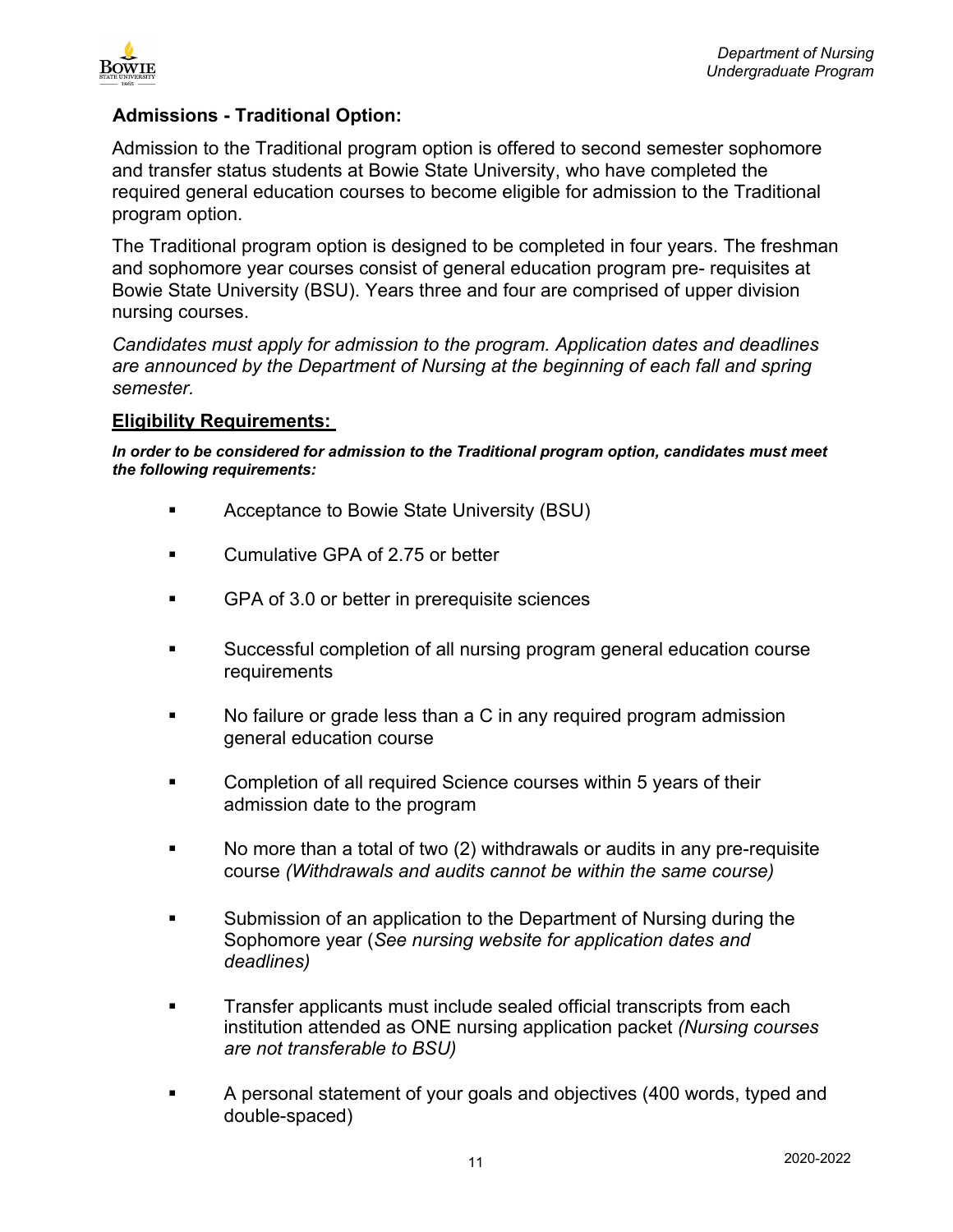

## *The Department of Nursing will not accept applications until the established application submission dates.*

Admission and information for the Traditional program option are also available on the web site.

## <span id="page-11-0"></span>**Admissions - Accelerated Option (***on hold***)**

The Accelerated Nursing Option is designed for transfer students who possess an undergraduate degree from any academic discipline.

Candidates are admitted each year and begin their matriculation during the BSU Summer Session I semester.

The Accelerated Nursing Program Option is designed to be completed in eighteen (18) months, consisting of a Summer Session, Fall Session, Winter Session, Spring Session, Summer Session and a Fall Session. Candidates are enrolled continuously each session until program completion and graduation.

*Candidates must apply for admission each spring semester. Application dates and deadlines are announced by the Department of Nursing at the start of each fall semester with graduation in December* 

#### **Eligibility Requirements:**

*In order to be considered for admission to the accelerated program option, candidates must meet the following eligibility requirements:*

- Acceptance to Bowie State University (BSU)
- Transfer credits from a Community College or graduation from an accredited higher education program with a Bachelor's degree from any discipline
- Cumulative GPA of 3.0 or better
- GPA of 3.0 or better in prerequisite science and math courses
- Successful completion of all program admission general education course requirements
- Completion of all required Science courses within 5 years of their admission date to the program
- No failure or grade less than a C in any required program admission general education course
- No more than a total of two (2) withdrawals or audits in any pre-requisite course *(Withdrawals and audits cannot be within the same course)*
- Evidence of success as a full-time student *(12 or more credits in one semester)*
- Submission of an application to the Department of Nursing in the Spring Semester *(See nursing website for application dates and deadlines).*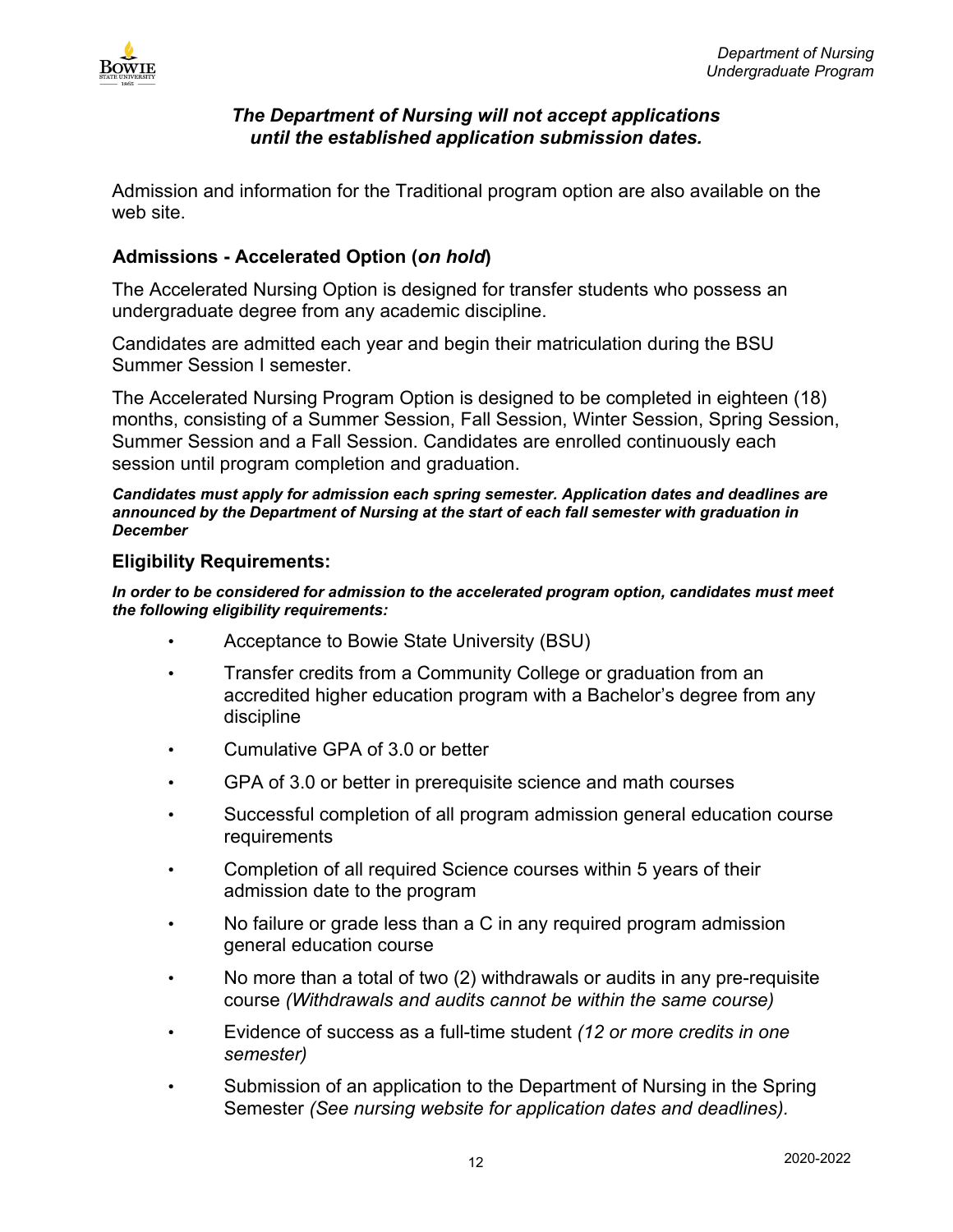

- *The Department of Nursing will not accept applications until the established application submission dates.*
- Sealed Official transcript documentation confirming a Bachelor's degree from any academic program. Sealed transcript must be submitted with program application as ONE packet. *(Nursing courses are not transferable to BSU)*
- A personal statement of your goals and objectives (400 words, typed and double-spaced)

Admission program information and application for the Accelerated program option are also available on the web site.

## **Admission Requirements & Criteria:**

- Must have successfully completed all general education courses required for the baccalaureate nurse program
- Must have a 3.0 cumulative GPA
- Must have a 3.0 cumulative GPA in science and math courses
- Science courses completed within 5 years of admission date
- Must have evidence of success as a full-time student (12 or more credits in one semester)
- There are a designated number of admissions established each year.

## <span id="page-12-0"></span>**Admissions - RN TO BSN in Nursing Option (on hold)**

Admission to the RN to BSN Nursing option admission is open to candidates possessing an Associate Degree (ADN) or a Diploma in Nursing and an unencumbered active Registered Nurse (RN) license within the State of Maryland or a compact state. The length of the RN to BSN Nursing option is two (2) years full-time, but no longer than three (3) years. The two years consists of the Junior and Senior year.

*Candidates are admitted and matriculate into the RN to BSN program option during the fall or spring semester.* 

*Candidates must apply each fall and spring semester. Application dates and deadlines are announced by the Department of Nursing.*

## **Eligibility Requirements:**

*In order to be considered for admission to this nursing RN to BSN program option, candidates must meet the following eligibility requirements:* 

In order to be considered for admission to this nursing option, candidates must meet the following requirements:

• Acceptance to Bowie State University BSU)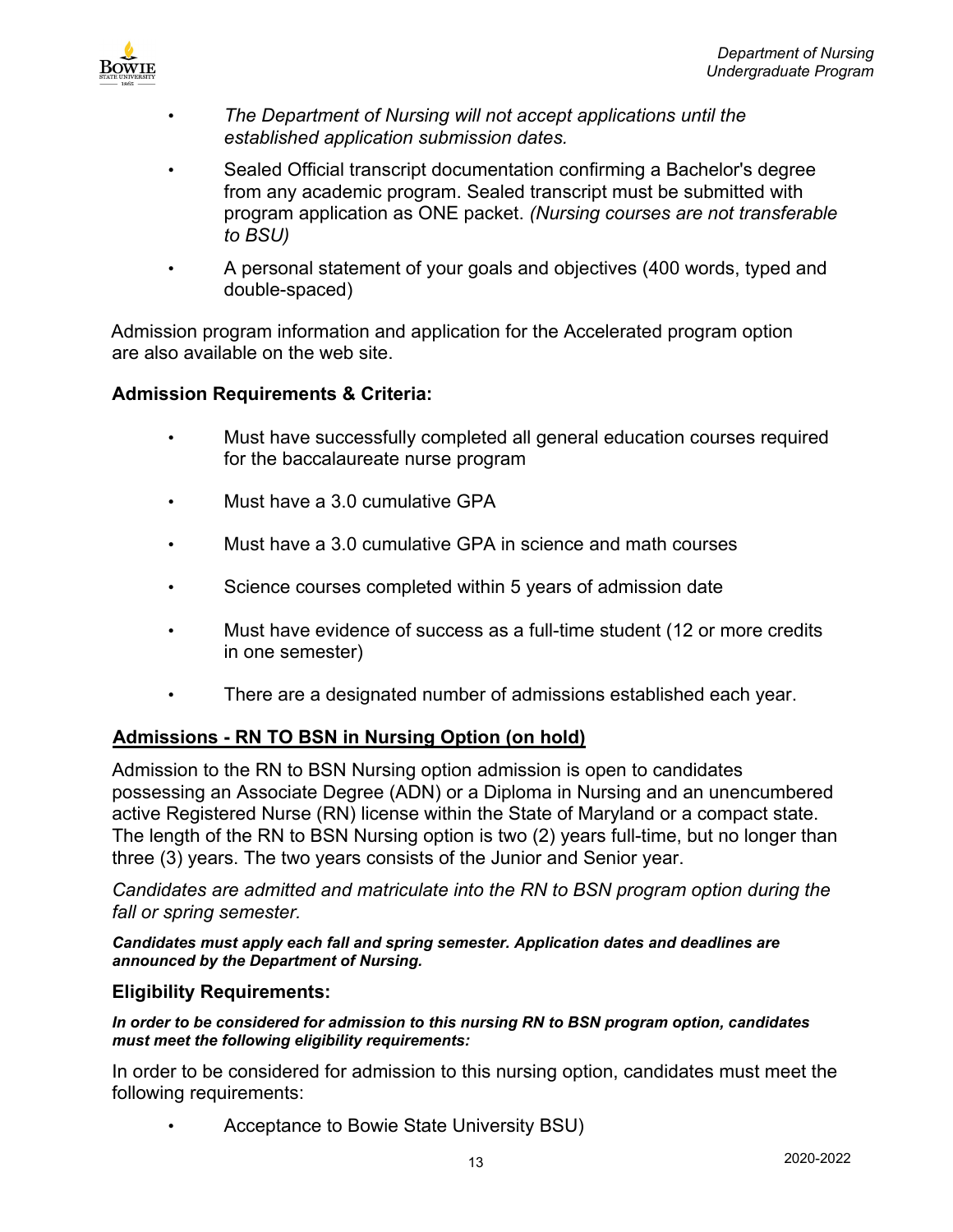

- Graduation from an accredited higher education program with a minimum of an Associate Degree in Nursing (ADN)
- An active license as a Registered Nurse in the state of Maryland
- Successful completion of all general education courses as required for program matriculation
- No failure or grade less than a C in any required program admission general education course
- Minimum cumulative GPA of 2.0 on a 4.0 scale
- Submission of the RN to BSN application *(See website for application dates and deadline information)*
- Sealed official transcripts of each institution attended with the nursing application as ONE packet.
- Three letters of recommendation (*a reference from your immediate supervisor and two from professional colleagues)*
- Submission of the RN to BSN application (*See website for application dates and deadline information)*
- Current CPR certification
- Current Maryland RN licensure
- A personal statement of goals and objectives *(400 words, typed and double- spaced)*
- A completed physical examination/health history *(Form provided in application)*
- Current professional resume
- Student profile sheet *(Form provided in application)*

RN to BSN Admission Requirements

- Licensure as a Maryland RN
- Admission to BSU as a degree seeking student
- Minimum cumulative GPA of 2.0 on a 4.0 scale
- Successful completion of nursing prerequisite courses with a grade of "C" or higher
- Submission of the completed Department of Nursing application package

## **UNDERGRADUATE NURSING GENERAL POLICIES**

<span id="page-13-1"></span><span id="page-13-0"></span>**Academic Honesty and Dishonesty** *-* Nursing students are expected to conform to a strict standard of academic honesty. In addition to information included in the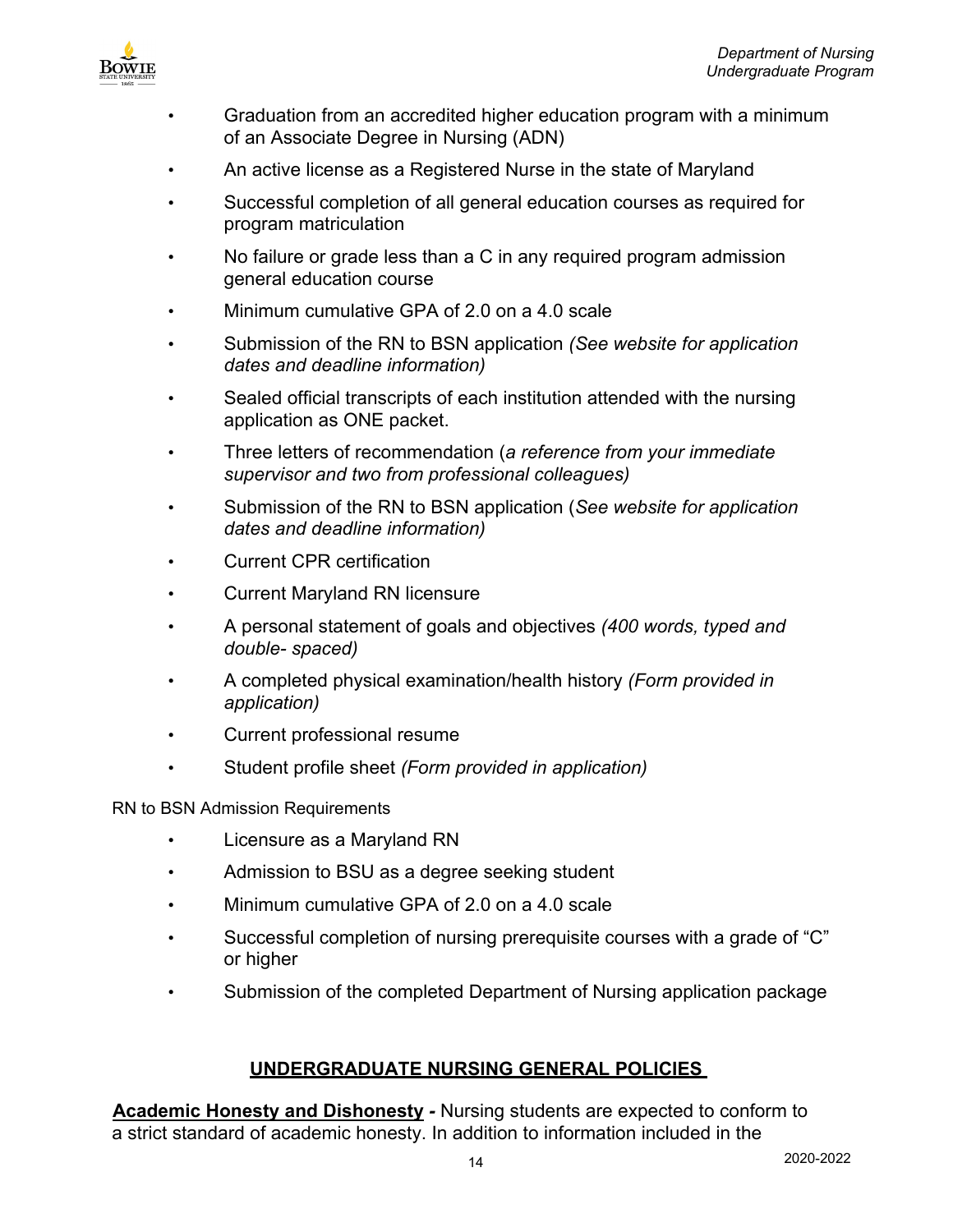

Bowie State University Undergraduate Catalog, academic dishonesty includes exhibiting unethical or illegal behaviors including falsification of documents. Students are required to sign the *Academic Honesty and Dishonesty* form, which is placed in the student's academic folder in the nursing department. Students will be recommended for dismissal from the nursing program when academic dishonesty is confirmed.

<span id="page-14-0"></span>**Cancellation of Classes** - Cancellation of classes by the University is broadcast over local radio and television stations. When classes are cancelled clinical experiences are also cancelled.

<span id="page-14-1"></span>**Class Attendance** - Students are expected to attend and participate in all class sessions. Students are required to notify faculty of absences or delays. Students are responsible for all academic content covered at all times.

<span id="page-14-2"></span>**Clock Hours and Credit Hours** – In lecture courses, one credit hour is equal to a fifty (50) minute time period per week. In clinical courses one credit hour is equal to four (4) clock hours of clinical.

<span id="page-14-3"></span>**Communication Methods** – The faculty and staff provide program and curriculum information through the use of Bowie email accounts, Blackboard Learning Management System (LMS), announcements in appropriate classes, posting on the Department of Nursing bulletin board, and the Nursing Department web site.

Students are expected to review these electronic sources at least weekly. Technology is an integral part of the nursing curriculum.

<span id="page-14-4"></span>**Financial Aid** – Financial assistance at BSU is available through various sources. Opportunities are available to students to receive funds if they meet the specified criteria. Personnel in the Financial Aid Office will assist students in exploring financial assistance for which they may be eligible. The Financial Aid Office is located in Suite 1100 of the Henry Administration Building.

<span id="page-14-5"></span>**Governance** – It is expected that students will participate in governance within the Department of Nursing (DON) and in the University. The mechanism for participation in governance of the University is through the BSU Student Government Association. The mechanism for participation in the governance of the department of nursing is through the Student Nurses Association and student representation on the DON Faculty Organization and Undergraduate Curriculum Committee. Input from students regarding the courses and activities of the DON is encouraged and welcomed. It is therefore the responsibility of students to serve as representatives to the Faculty Organization and Undergraduate Curriculum Committee. The Student Nurses Association (SNA) will hold elections annually, in the FALL to select representatives to the Faculty Organization and Undergraduate Curriculum Committee (UCC). The Student Nurses Association shall elect one student representative from each cohort admitted.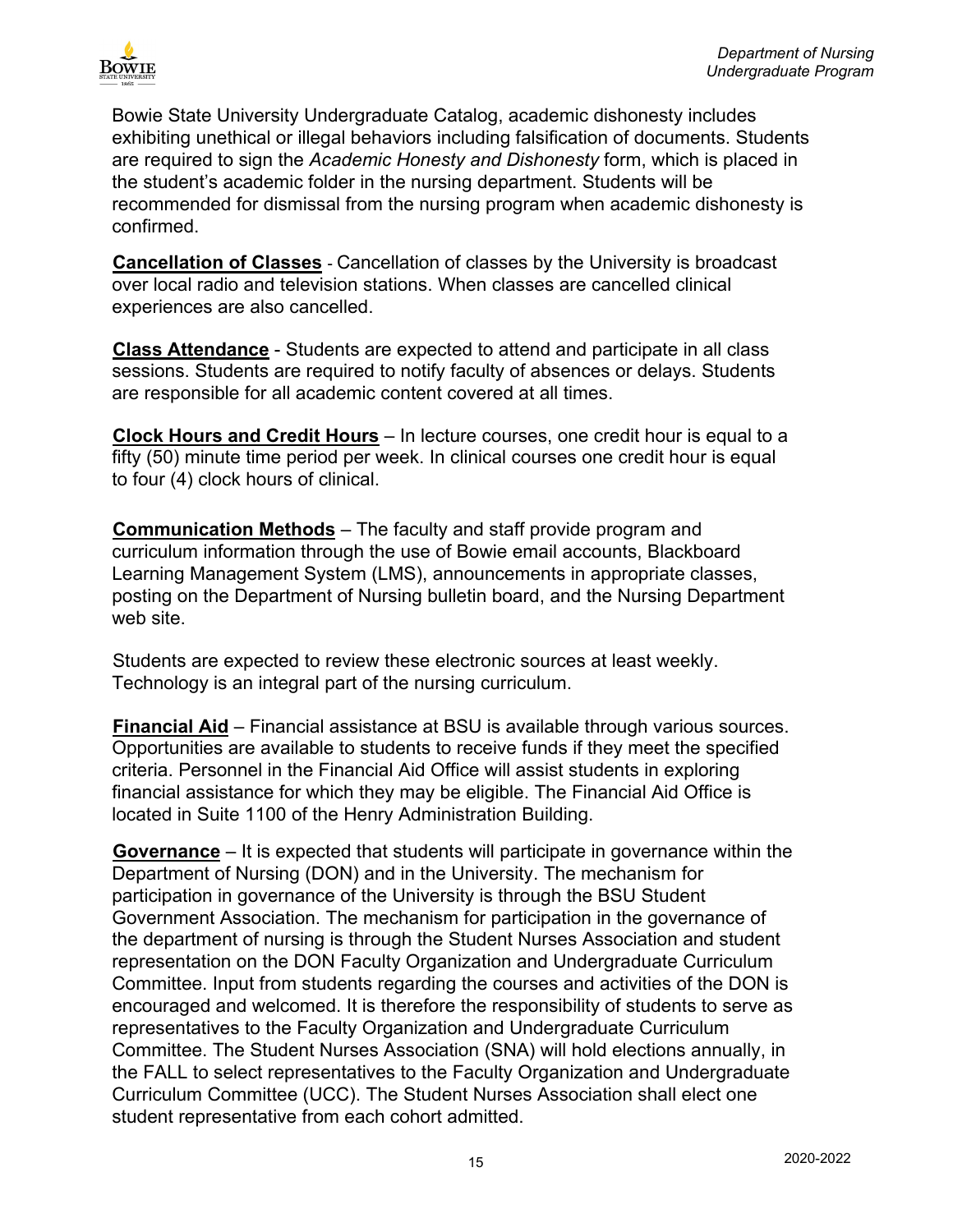

<span id="page-15-0"></span>**Grading Criteria** *–* The grading scale for undergraduate students in the Department of Nursing is as follows:

- $\triangleright$  **A** = 92 100  $\triangleright$  **B** = 83 – 91  $\triangleright$  C = 75 – 82  $\triangleright$  D = 68 – 74
- $\triangleright$  **F** = below 67.5

**Final course grades of 74.5 or higher in all nursing courses will be rounded up to the next whole number. A grade below 75 will result in failure of the nursing course.** 

<span id="page-15-1"></span>**Late Assignments** – Late submission of assignments late will not receive credit unless a specific authorization has been granted by the faculty for health or other reasons. In the event of illness or emergency, students are responsible for making arrangements with the appropriate faculty member.

<span id="page-15-2"></span>**Office Hours –** The Department of Nursing Administrative Office is open Monday through Friday from 8:00 a.m. until 5:00 p.m. All faculty maintain office hours, which are listed on course syllabi, in the nursing administrative office, and next to the office door of each faculty member.

<span id="page-15-3"></span>**Request for Leave of Absence** – Students may request a leave of absence for personal or family medical emergencies. Students requesting a leave of absence for medical emergencies must have official documentation to support the request. Students are strongly encouraged to make the request in writing 14 days prior to the start of the intended leave. The student must also meet with their advisor regarding this request. The approval for the leave request will be made by the Faculty Organization. Student progression in the nursing program after returning from a leave of absence will be determined by the faculty based on course availability.

<span id="page-15-4"></span>**Required Fees** – Throughout the nursing program, students are required to pay for the following items:

- Assessment Technologies Institute (ATI) Examinations
- Clinical Laboratory fees are collected as part of the semester charges and are in addition to any and all charges for tuition, room, board, and other general BSU student fees.

<span id="page-15-5"></span>**Unexcused Lateness/Absence** - Students are expected to report to the clinical setting and classrooms on time (specific time as specified by the faculty in the course). Students must provide appropriate notification of lateness or absence to the clinical instructor, preceptor, and/or clinical site.

If a student is late for the clinical experience, the clinical instructor or preceptor has the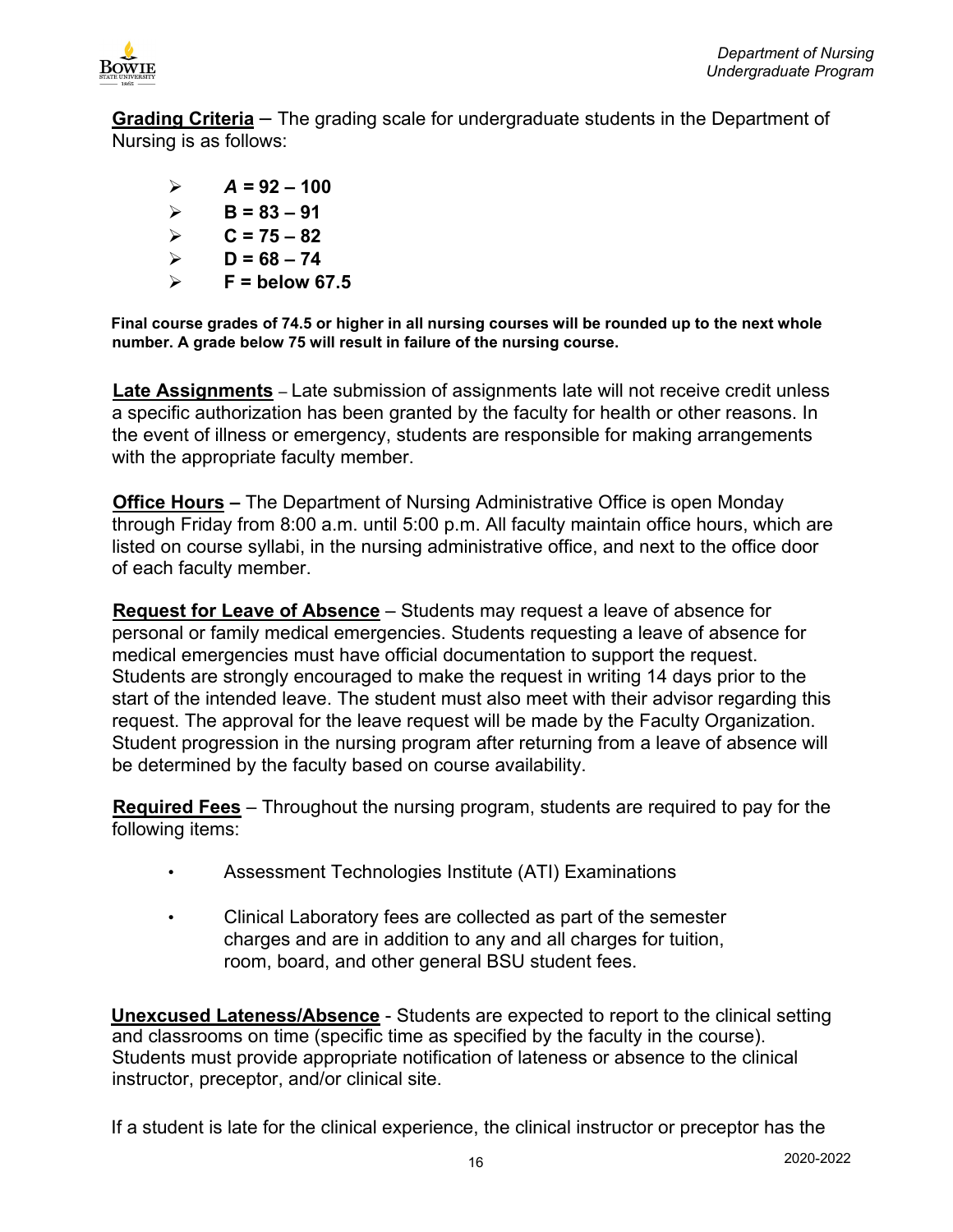

right to inform the student that they cannot participate in clinical activities for that day. Lateness will be converted to absences using the following formula:

- *Two (2) occurrences of lateness in a 2 credit course = 1 absence*
- Two (2) absences may result in failure of the clinical course.

## **UNDERGRADUATE NURSING PROGRESSION POLICY**

<span id="page-16-0"></span>*Progression* – Nursing course content is planned in a sequential manner so that each course builds upon previous course content. Students must complete all courses sequentially as outlined in the progression plan according to the nursing program option into which they were admitted. Students must be enrolled into the corresponding clinical nursing courses when enrolled in the didactic course. Students must satisfactorily complete the clinical and didactic courses to progress to the next level. Students who are unsuccessful in one of the courses must retake both the didactic and corresponding clinical course.

#### *In order to progress in the nursing program, students must earn a grade of "C" or better in the general education courses.*

*Progressive testing with standardized exams will be used to evaluate student competence of completed course materials. Opportunities for online practice prior to each exam will be provided. Two attempts are allowed for each exam. Students must achieve minimal proficiency level in order to progress in the nursing program. Students who are unsuccessful after two attempts but have successfully completed the course must complete 20 hours of remediation*.

*Changing nursing options is not permitted. Students must complete their assigned nursing progression plan within five (5) years from the date of admission into the nursing program.* 

*Academic Standing* – All students are required to complete a minimum of **66 CREDITS** in the nursing major according to their progression plan.

*(Nursing students must earn a grade of "C" or higher in all nursing courses and maintain a 2.5 grade point average (GPA) in nursing courses to be in good academic standing.)* 

## **ASSESSMENT TECHNOLOGIES INSTITUTE (ATI) POLICY**

<span id="page-16-1"></span>*Purpose: To describe policies and procedures related to ATI testing in all program options of the Undergraduate Program in the Department of Nursing, College of Professional Studies.* 

## *Section I. Overview of ATI*

What is ATI? Assessment Technologies Institute® (ATI) offers an assessment driven review program designed to enhance students' NCLEX-RN® success. ATI is a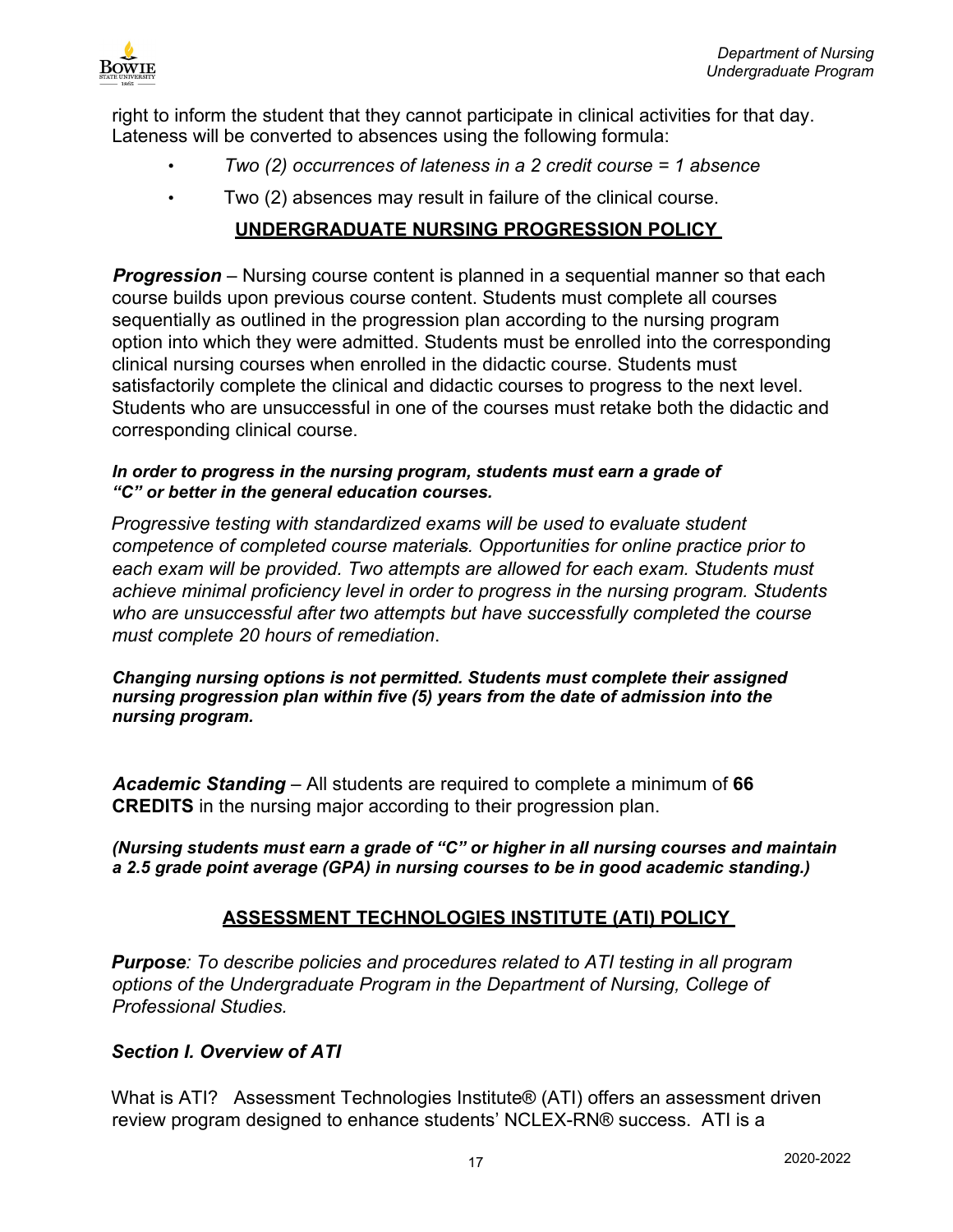

comprehensive program that offers multiple assessment and remediation activities, including: assessment indicator for academic success; assessment for critical thinking, learning styles inventory o test-taking anxiety assessment, online tutorial and focused review, online practice assessments, proctored testing in major nursing content areas, intensive NCLEX preparation during the last semester with ATI Capstone and ATI Live Review (3 days). These ATI tools, in combination with the nursing program curriculum content, assist students to prepare for NCLEX-RN®. Data from student testing and remediation are used for program quality improvement and outcome evaluation. ATI information and orientation resources can be accessed from the student's home page. It is highly recommended that students spend time navigating through these orientation materials.

| <b>Course</b>                             | <b>ATI Assessment</b>       |
|-------------------------------------------|-----------------------------|
| NURS 348 Adult Practice                   | <b>RN Fundamentals</b>      |
| <b>NURS 308 Pharmacology</b>              | <b>RN Pharmacology</b>      |
| <b>NURS 380 Maternal Newborn and</b>      | <b>RN Maternal Newborn</b>  |
| Women's Health Nursing                    |                             |
| <b>NURS 385 Psychiatric Mental Health</b> | <b>RN Mental Health</b>     |
| <b>Nursing</b>                            |                             |
| <b>NURS 406 Nursing Practice:</b>         | <b>RN Community Health</b>  |
| Community                                 |                             |
| <b>NURS 410 Care of Complex Clients</b>   | <b>RN Medical Surgical</b>  |
| NURS 415 Nursing Care of the Child        | RN Nursing Care of Children |
| and Family                                |                             |
| <b>NURS 425 Transition into</b>           | <b>RN Leadership</b>        |
| <b>Professional Nursing</b>               |                             |

## *Content Mastery Series Assessments*

#### *Practice Assessments*

- 1. Prior to taking the first end-of-course Proctored Assessment (Content Mastery), students are required to complete ATI Tutorials and Practice Assessments A and B without rationales. Tutorials are accessible continuously throughout the semester. Practice Assessment A and B will be scheduled as indicated on the course calendar. Practice assessment A will be accessible for 24 hours. Students must achieve Level 2 on practice assessments in order to pass the course.
- 2. Students are encouraged to use their required course textbooks, lectures, and ATI materials to prepare for class and remediate.
- 3. The Practice A Assessment must be completed by week 12 of the semester. Students are expected to complete the Practice A Assessment on their own.
- 4. After completion of Practice A Assessment, students performing below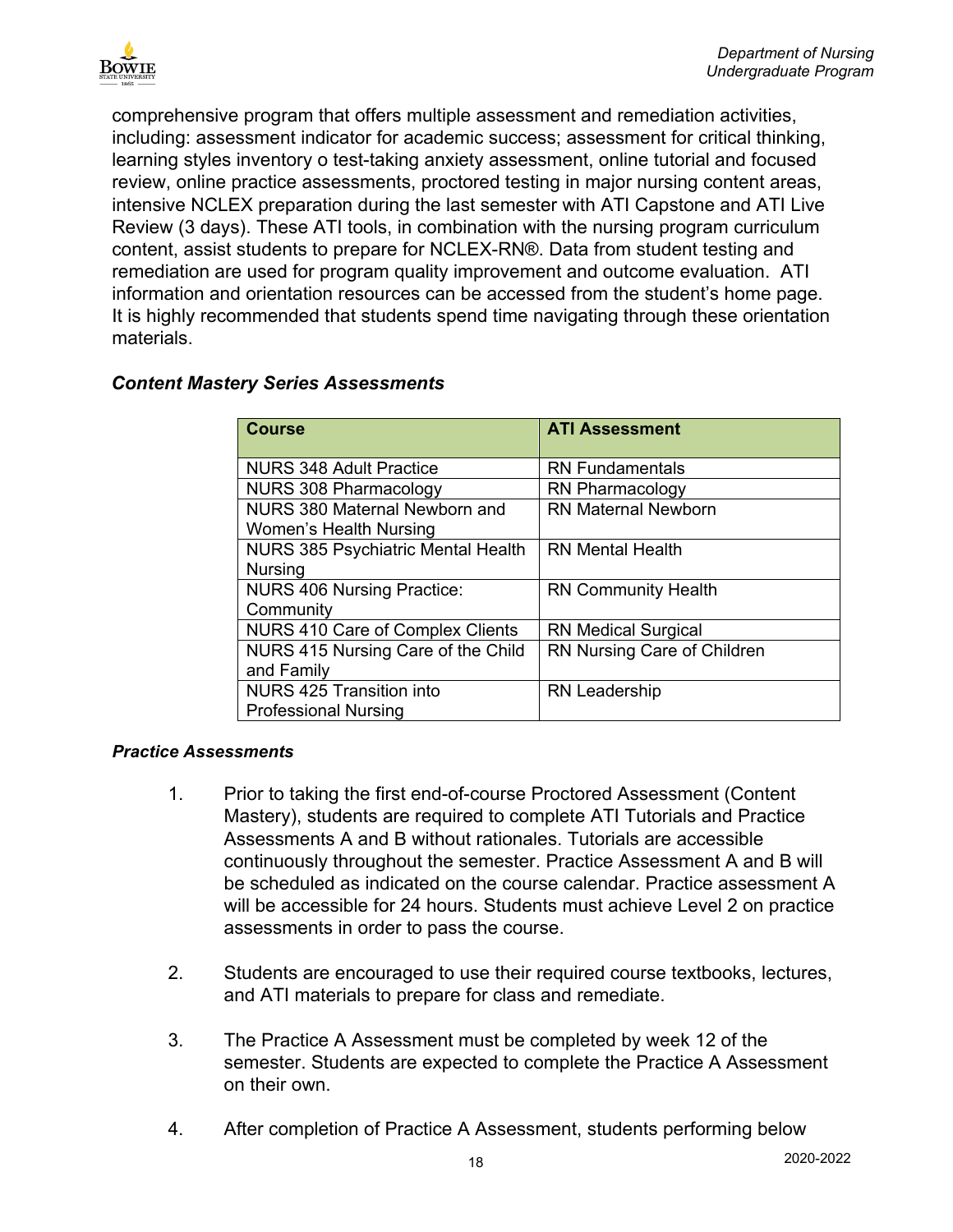

Level 2 will complete the Focused Review prior to taking Practice Assessment B in class. Individual faculty will ensure focused review completion and remediation of identified problem areas and/or referral to the Nursing Student Success Center (NSSC), based on assessment results. Documentation of NSSC participation must be provided to the course faculty.

- 5. The Practice B Assessment must be completed before the end-of–course Proctored Assessment. Individual faculty will ensure focused review completion and remediation of identified problem areas and/or referral to the NSSC, based on assessment results.
- 6. The ATI Coordinator will schedule the end-of-course Proctored Assessment (Content Mastery Series). The schedule for the end-of-course Proctored Assessment will be emailed to the faculty during the week prior to the beginning of the semester.
- 7. Focused Reviews following practice examinations are strongly encouraged and necessary preparation for specific end-of-course Proctored Assessments and RN Comprehensive Predictor Examination.

## *End-of-Course Proctored Assessment Requirements*

- 1. The specific end-of-course Proctored Assessment (Content Mastery Series) will be given by week 14 for the Fall and Spring semesters and week 8 for the Summer semester. Level 2 is the Institutional Benchmark for passing all specific end-of-course Proctored Assessment (Content Mastery Series). Students who are not successful on the first attempt of the end-of-course proctored Content Mastery exam are highly encouraged to attend a review session and or participate in remediation activity. Review sessions will be based on the NSSC schedule.
- 2. Students who do not achieve Level 2 on the first attempt of the end-ofcourse Content Mastery exam will have a second attempt during week 16 for the Fall and Spring semesters, and week 10 for the Summer semester. Students who do not achieve Level 2 on the second end-of-course Content Mastery exam will not progress to the next semester and will receive a grade of "F" in the course. Students will be required to repeat the theory and clinical components of the course as scheduled (effective Spring 2021).

## *RN Comprehensive Predictor Examination*

- 1. The RN Comprehensive Predictor Examination, given in NURS 499, is required for all prelicensure students.
- 2. Students have two opportunities to pass the RN Comprehensive Predictor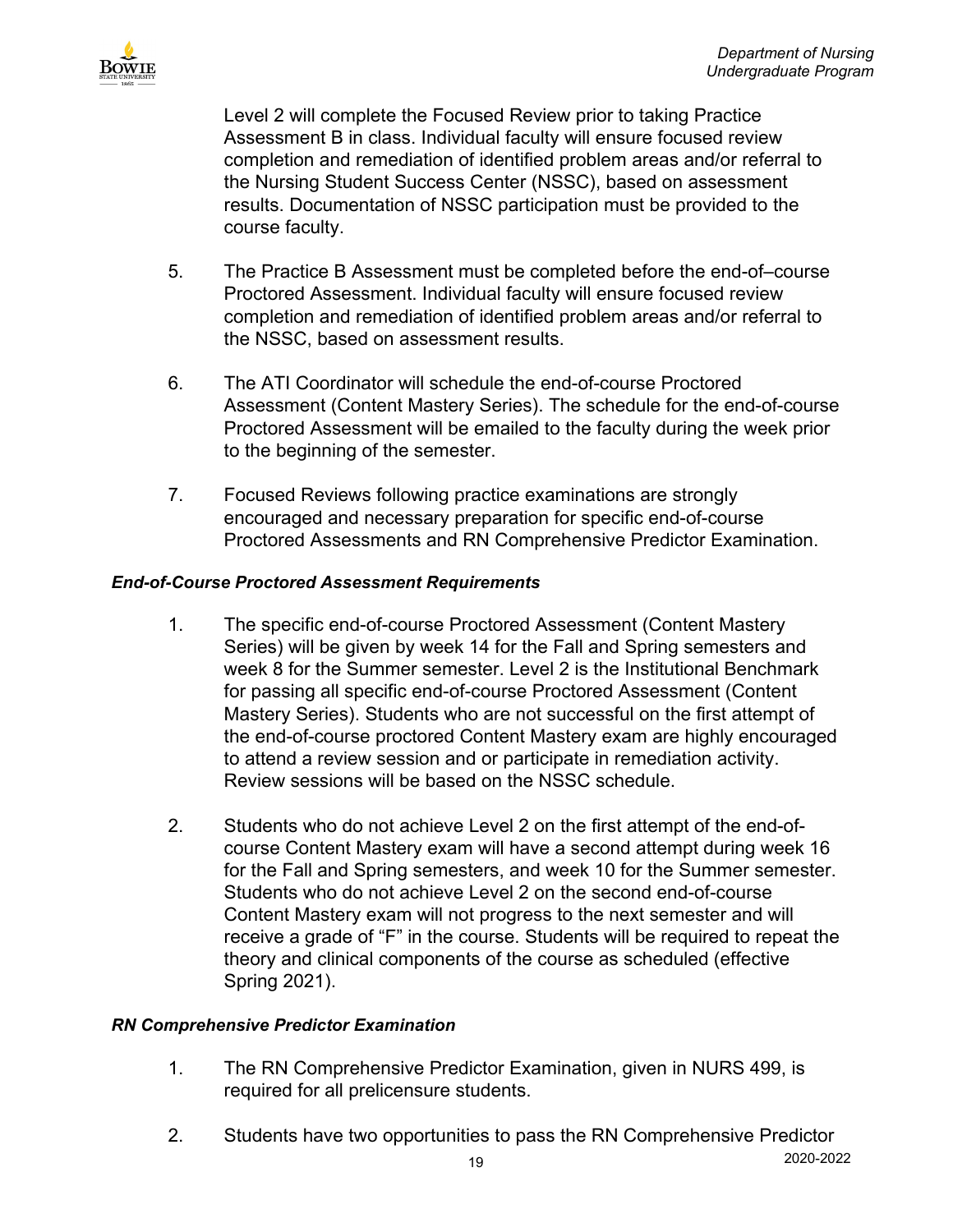

Examination.

- 3. Students are required to achieve a score of 74.0%-74.7%, which indicates a 94%-95% probability for passing the NCLEX-RN® Examination.
- 4. After the second attempt of the RN Comprehensive Predictor Examination, students who achieve a score of < 74% will:
	- a. Earn an "F" in NURS 499
	- b. Not be eligible to graduate.
	- c. If NURS 499 is the first course failure, the student will be required to retake NURS 499 in the following semester.
- 5. If NURS 499 is the second course failure, the student will be dismissed from the program.

#### **Test-Taking Protocol for the Department of Nursing**

*The "Test-Taking Protocols" will be read to the students assembled at the time of the Test. If any of the items below are documented by the proctor, the consequences will be enforced to the fullest extent of the University Plagiarism and Academic Honesty and Dishonesty Policies.* 

- 1. Students may only bring a pen or pencil into the testing area. All materials passed out with the tests are collected from each student when the test is submitted.
- 2. The Proctor does not answer any questions once the tests are passed out.
- 3. The following items may not be brought into the Test-Taking areas nor accessed at any time during the examination session.
	- Any educational, test preparation or study materials (books or notes of any kind).
	- Cell/mobile/smart phones, smart watches, blue-tooth, fitness bands, pagers, jump drives, cameras or any other electronic devices.
	- Coats, sweaters with hoods, jackets with hoods (no hoodies), tablets, or calculators
	- No earplugs
	- No beverages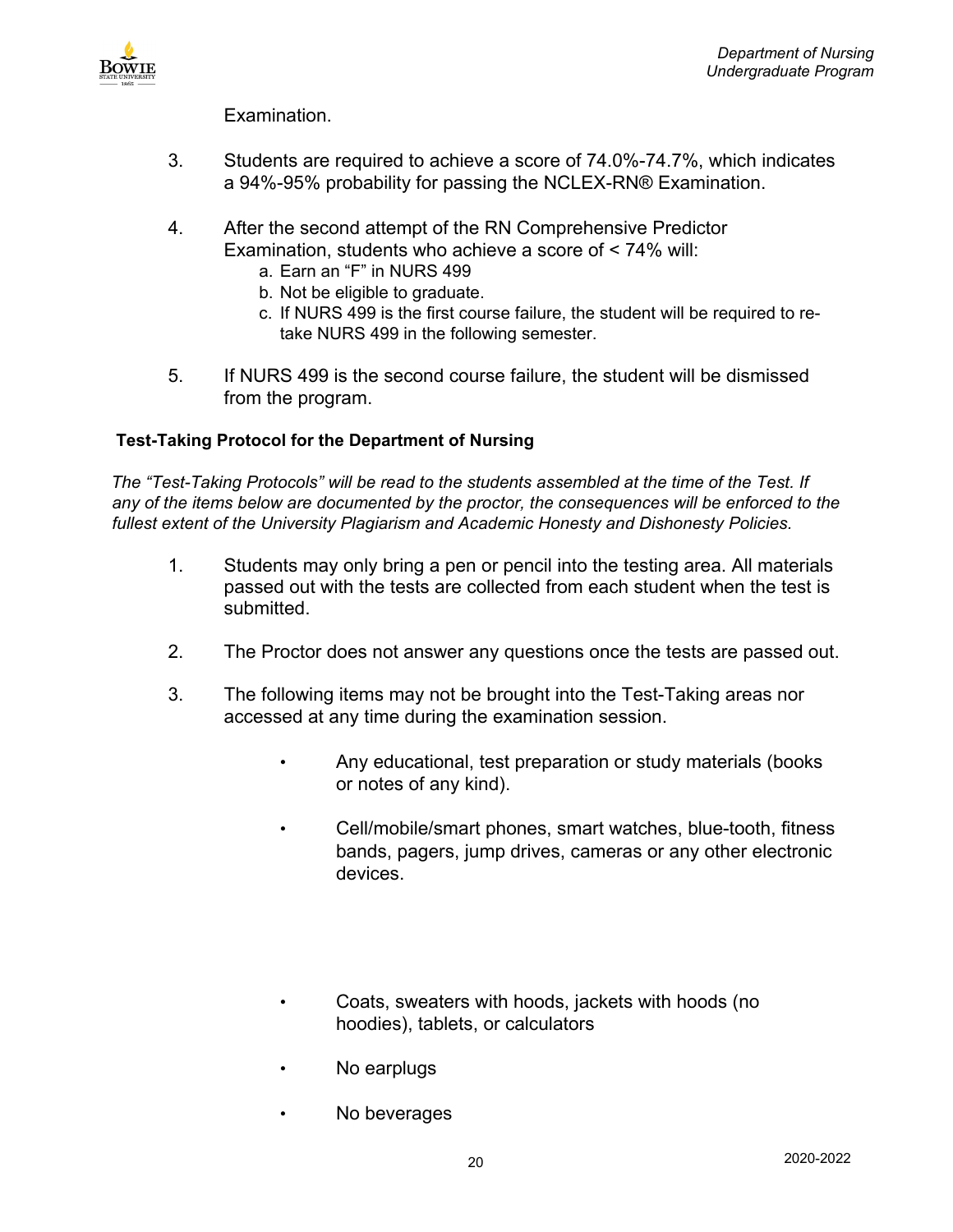

- 4. Students are seated every other chair and/or assigned randomized seating. Large classes may be divided up to maintain the integrity of the Test-Taking environment.
- 5. Test items are randomized, and a different test given every other seat.
- 6. When possible, two or more proctors are used in the Test-Taking areas to maintain the integrity of the environment.
- 7. Students must remain in their seats for the duration of the examination. Students who are unable to sit continuously for a two-hour examination related to an emergency circumstance, must be accompanied by a proctor or escort to be permitted back into the test-taking area.
- 8. Students who leave the test-taking area without a proctor or escort, will not be permitted back into the test-taking area.
- 9. Students may not engage in disruptive behavior at any time while in the test taking area.
- 10. Students are suspected of cheating if they display the following behavior  $(s)$ :
	- Looking on another student's paper
	- Holding their test paper in the air
	- Wandering eyes
	- Sitting idle, looking all around without writing
	- Looking at palms of hands, arms, and desktops in a manner as though they are looking for notes
	- Talking to other students or trying to get their attention
	- Picking up items from the floor
	- Attempting to not take the examination with the class for the assigned session
- 11. Based on the findings of the proctor, students' demonstrating behavior suspicious of cheating may receive one or all of the following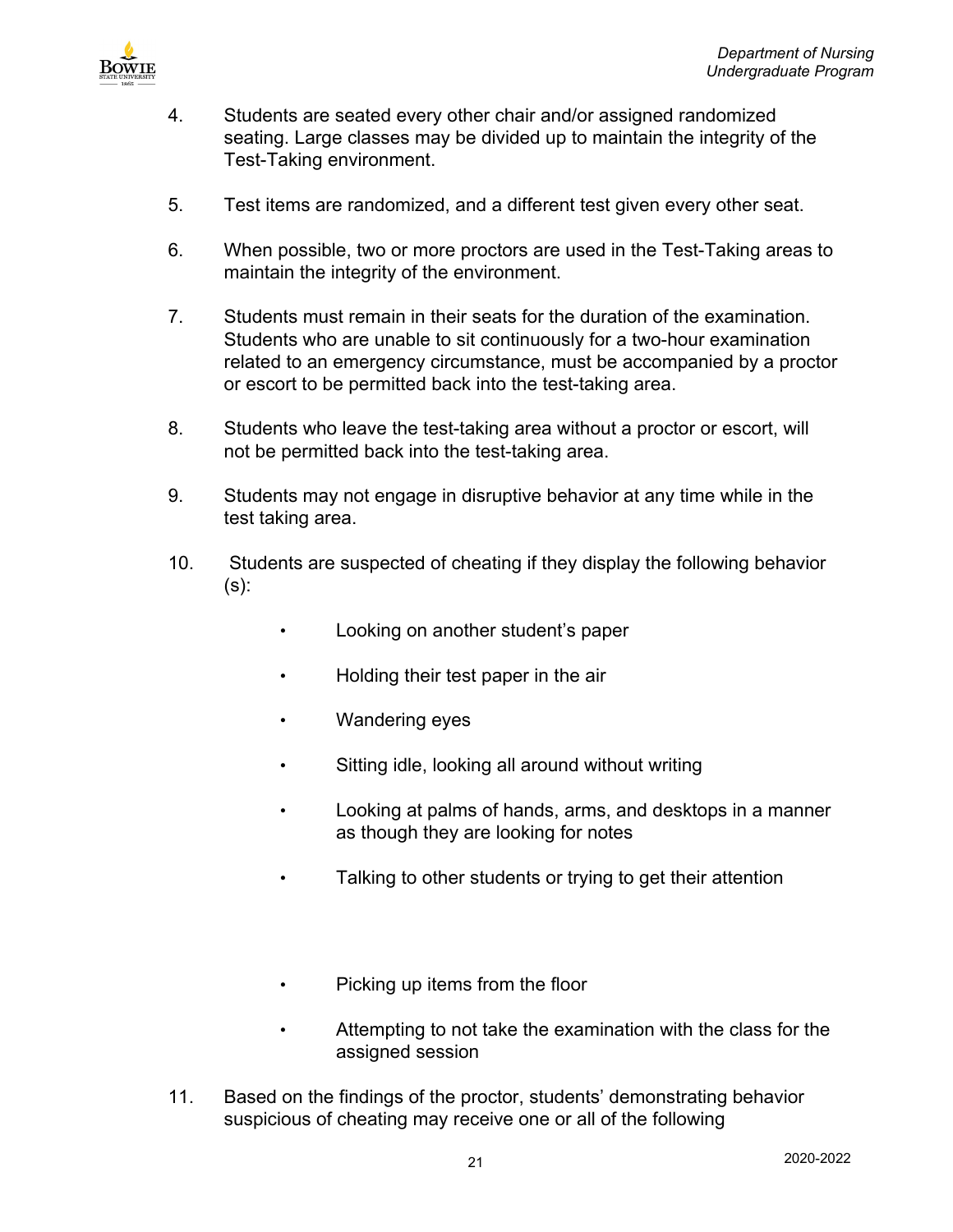

consequences:

- Student may be seated elsewhere.
- An alternative version of the test will be provided for the student to take.
- Students may be asked to leave the test-taking area and forfeit taking the examination based on objective findings indicating that test-taking integrity has been breached.
- 12. Neither the computer, nor the test-taking booklet should be changed.

*Advisement* – All students must meet with their advisor to prepare for registration each semester and in a proactive manner throughout the semester. Advisement sessions are used for planning student progression, discussing personal and professional issues and concerns, and obtaining assistance that may be needed. Students are encouraged to make an appointment for advisement.

*Academic Warning* – Students earning a grade less than "C" in a nursing course at midterm must meet with the course faculty member to develop a written plan of action to assist the student to improve academic standing. The plan of action will be documented on the progress report form. This document is placed in the student's Department of Nursing record and the student receives a copy. Students will receive a mid-semester grade.

*Dismissal from the Program* – When a student is recommended for dismissal from the nursing program, the Department Chairperson will provide written notification of dismissal. Students dismissed for academic reasons may apply for admission to the nursing program after one academic year. Students will be recommended for dismissal from the undergraduate nursing program under the following conditions:

- *1.* Earning a grade lower than "C" in two different nursing courses or in one repeated nursing course.
- *2.* Failure to meet the requirements for progression.
- *3.* Earning a grade of "W" or an "AU" in three (3) nursing courses.
- *4.* Exhibiting conduct that is unprofessional**,** incompetent, unethical, or illegal in the clinical/practicum settings as outlined by the American Nurses' Association Code for Nurses, DON Academic Honesty and Dishonesty document, and the clinical agency compliance, policy.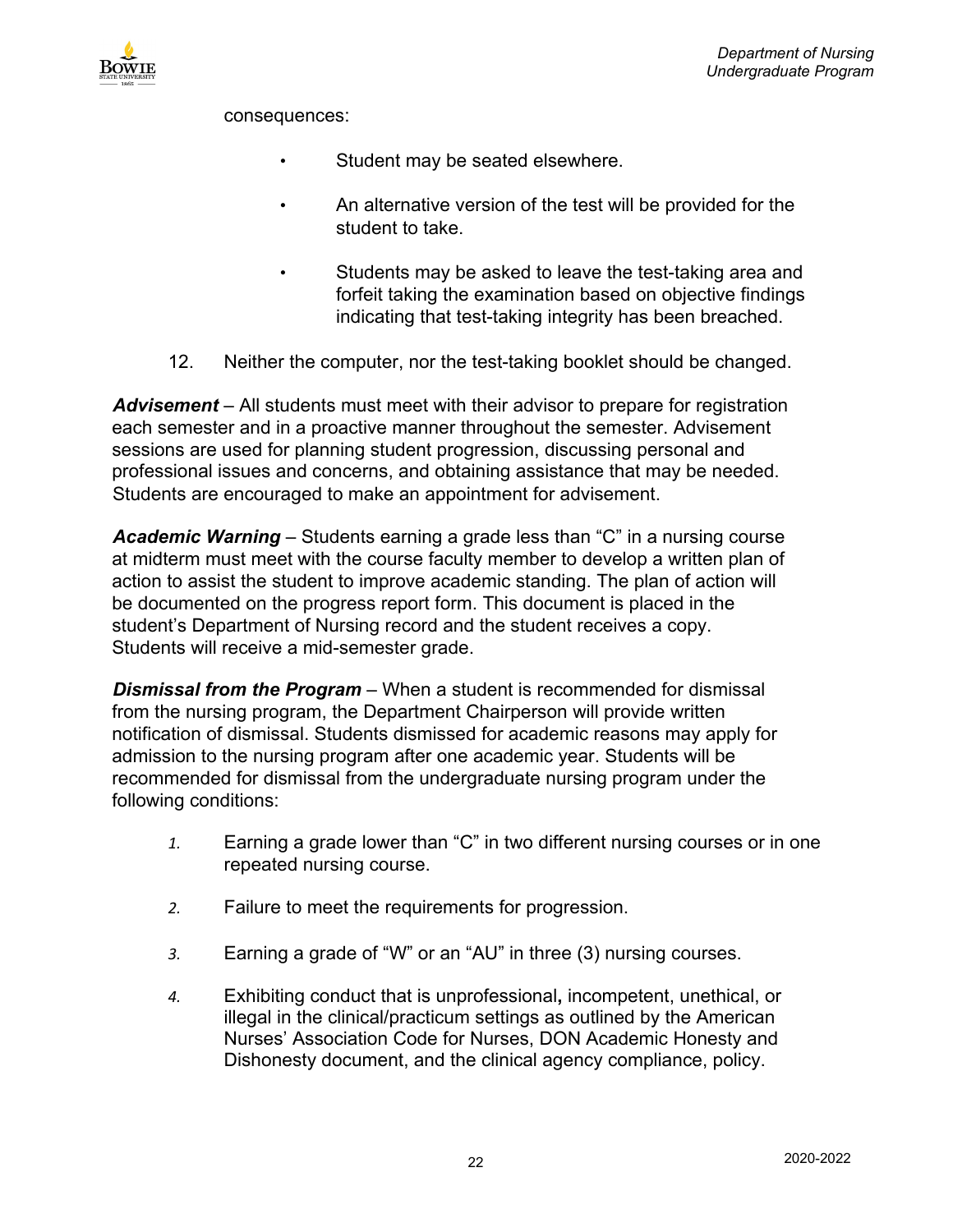

- *5.* Cheating on examinations, plagiarism, or improper documentation or falsification of clinical activities as outlined in the BSU Undergraduate Catalog and the DON Academic Honesty and Dishonesty document.
- *6.* Performance in an unsafe manner while providing care to a client which will result in the student being removed from the clinical area immediately.
- *7.* If any student presents to the clinical area chemically impaired by drugs or alcohol, the student will be immediately removed from the clinical area.
- *8.* Demonstration of non-professional or unsafe behavior may result in immediate removal from the clinical area.

**Grade Appeal** – Students should follow the procedures outlined in the BSU Undergraduate Catalog for grade appeals.

*Grievance Policy* –Students should attempt to resolve all grievance issues at the lowest level of the Department of Nursing chain of command. The issue(s) should be discussed with the faculty member first. In the event that the issue needs further review, the chain of command within the DON must be followed (See Undergraduate Nursing Student Handbook). If there is no resolution within the DON, then sources outside the Department may become involved. The grievance process pertains to *all matters except grades*. The time frame for initiating a grievance is within five (5) business days of the event. The process must be followed in the sequence listed below.

*Graduation Requirements* – Graduation requirements for the Bachelor of Science Degree in Nursing (BS) degree are:

- 1. Successful completion of all general education and prerequisite course requirements.
- 2. Successful completion of the English Proficiency Examination for students admitted to BSU prior to Fall 2017.
- 3. Completion of all nursing course requirements and electives as specified by the DON.
- 4. Completion of a minimum of 120 credit hours with a minimum cumulative GPA of 2.0 on a 4.0 scale and a minimum grade of "C" in all Nursing courses. Refer to the Undergraduate Catalog for a discussion of quality points and grade point averages.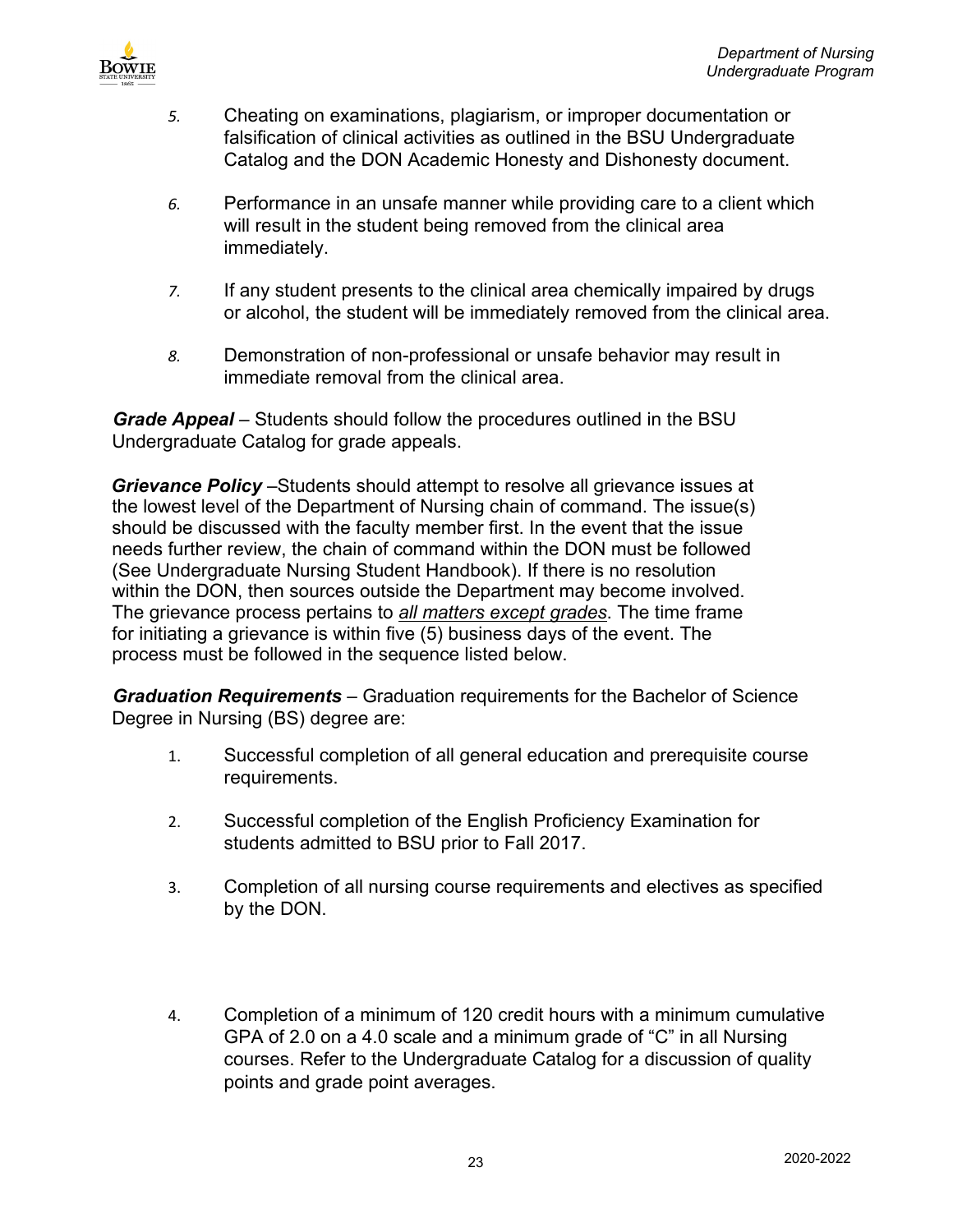

- 5. Successful completion of the Department of Nursing Comprehensive Exit Examination during the final semester of study.
- 6. Submission of the Application for Graduation.
- 7. Clearance of all financial obligations by the Business Office.

*Application for Graduation* **–** Students who anticipate meeting all requirements for graduation must apply for graduation by the deadline date as posted by the University Registrar on the BSU website. The University establishes graduation fees and set deadline dates. The Office of the Registrar can assist students in matters related to this issue.

**Exit Survey –** Graduating students will participate in an exit survey during their final semester of study. The survey is designed to obtain information about your experiences in the nursing program.

#### **The Bowie State University Department of Nursing follows the NCLEX guidelines below:**

*Students may not disclose or discuss with anyone, including instructors, information about the items or answers seen in your examination (this includes posting or discussing questions on the internet and social media websites). Students may not reconstruct exam items using your memory of your exam or the memory of others. Students may not seek help from any other party in answering items (in person, by phone, text or by email) during your examination.*

*Students may not remove examination items and/or responses (in any format) or notes about the examination from the test-taking area. Students may not copy or reconstruct exam items during or following your examination for any reason.*

*If any of the above behavior is witnessed, or any irregular behavior that is in violation of maintaining the integrity of the test-taking process and or environment, a note may be dropped in a designated box for confidentiality*.

#### *Reference*

*NCLEX rules. (2016). Retrieved December 8, 2016, from https:/[/www.ncsbn.org/1268.htm In](http://www.ncsbn.org/1268.htm)line Citation: ("NCLEX rules," 2016).* 

## **NCLEX-RN Examination Requirements**

<span id="page-23-0"></span><Nursing faculty develop and administer course examinations based on the NCLEX-RN Blueprint to assist students with preparing to pass the NCLEX-RN the first time the student takes the examination. The Assessment Technologies Institute (ATI) Content Mastery Series examinations administered throughout the curriculum and the nonproctored examinations are an excellent resource to prepare for successful completion of the Content Mastery Examinations.

The web addresses below provide information about the NCLEX-RN Test Blueprint and the Detailed Testing Blueprint. Students are encouraged to review the information provided throughout their matriculation.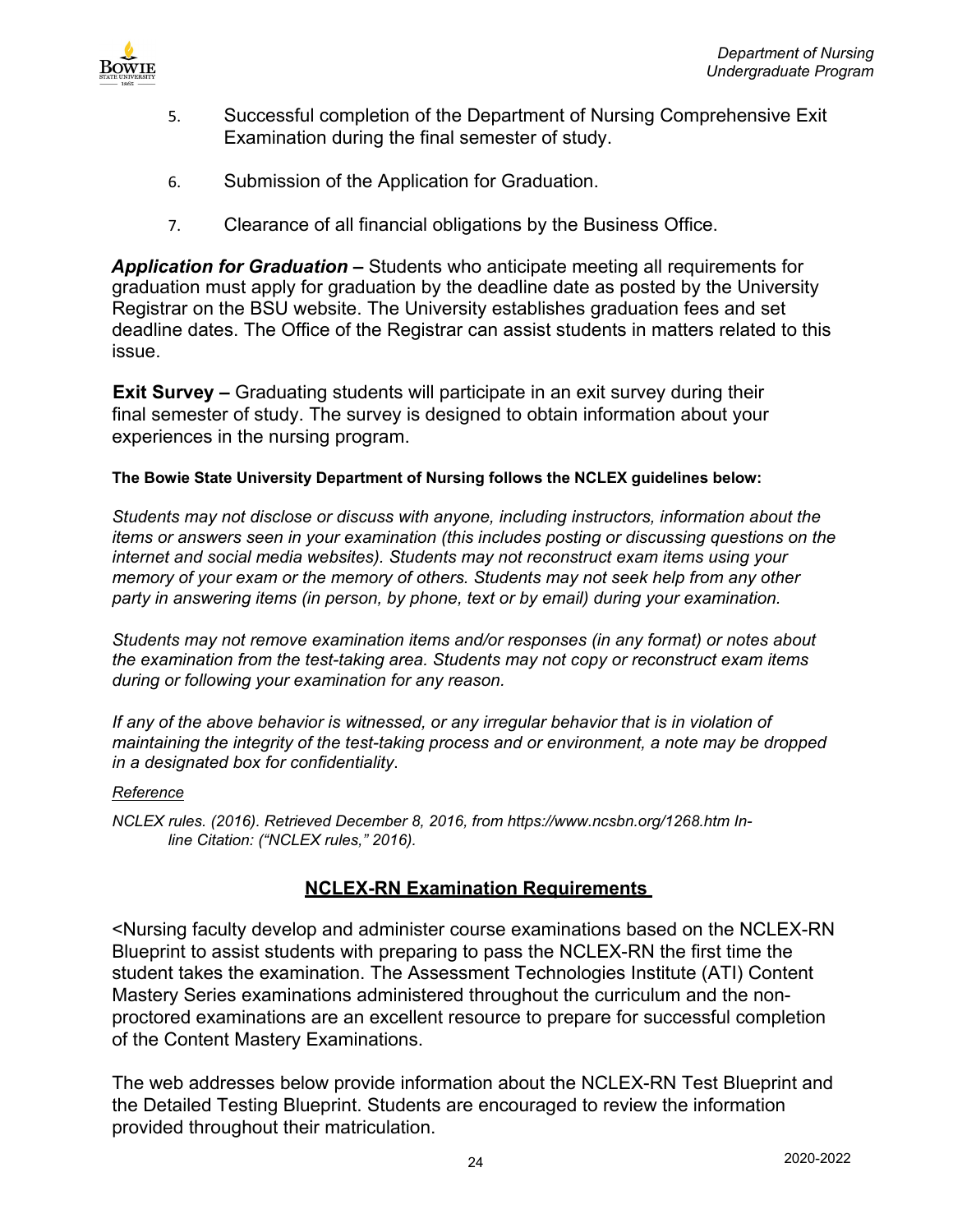

#### [https://www.ncsbn.org/2019\\_RN\\_TestPlan-English.pdf](https://www.ncsbn.org/2019_RN_TestPlan-English.pdf)

Clearance to take the NCLEX-RN Examination is provided by the Department Chairperson. The following criteria must be met in order to receive clearance to take the examination.

Application to take the examination within eight (8) weeks of meeting the requirements for graduation and completing the program.

A plan to pay for all fees required to register for the examination (Criminal Background Check, Maryland Board of Nursing Registration, Pearson Vue Examination fee – total of approximately \$375).

In preparation for the NCLEX-RN® Exam, students must complete a commercial NCLEX-RN® review course.

#### <span id="page-24-0"></span>**Clinical Policies**

 Students are expected to abide by the policies of the healthcare facility and the Department of Nursing. The clinical nursing faculty must know the location for all students during the entire clinical period. Students are not to leave the grounds of the healthcare facility without approval. This includes lunch breaks and early dismissals.

Clinical courses must be taken concurrently with the corresponding theory course. All undergraduate students must achieve a grade of "C" or above in the theory course and clinical course in order to progress to the next level in nursing.

#### <span id="page-24-1"></span>**Lateness/Absence**

 Students are expected to report to the clinical setting on time (specific time as defined by the faculty in the course). Students must provide appropriate notification of lateness or absence to the clinical instructor, preceptor, and/or clinical site. If a student is late, the clinical instructor or preceptor has the right to inform the student that they cannot participate in clinical activities for that day. Lateness will be converted to absences. The following formula will be used to convert lateness to absences:

- *Two (2) occurrences of lateness in a 2-credit course = 1 absence*
- Two (2) absences may result in failure of the clinical course

#### <span id="page-24-2"></span>**Insurance**

All students are required to provide evidence of health insurance coverage. Fulltime students may purchase health insurance through the University.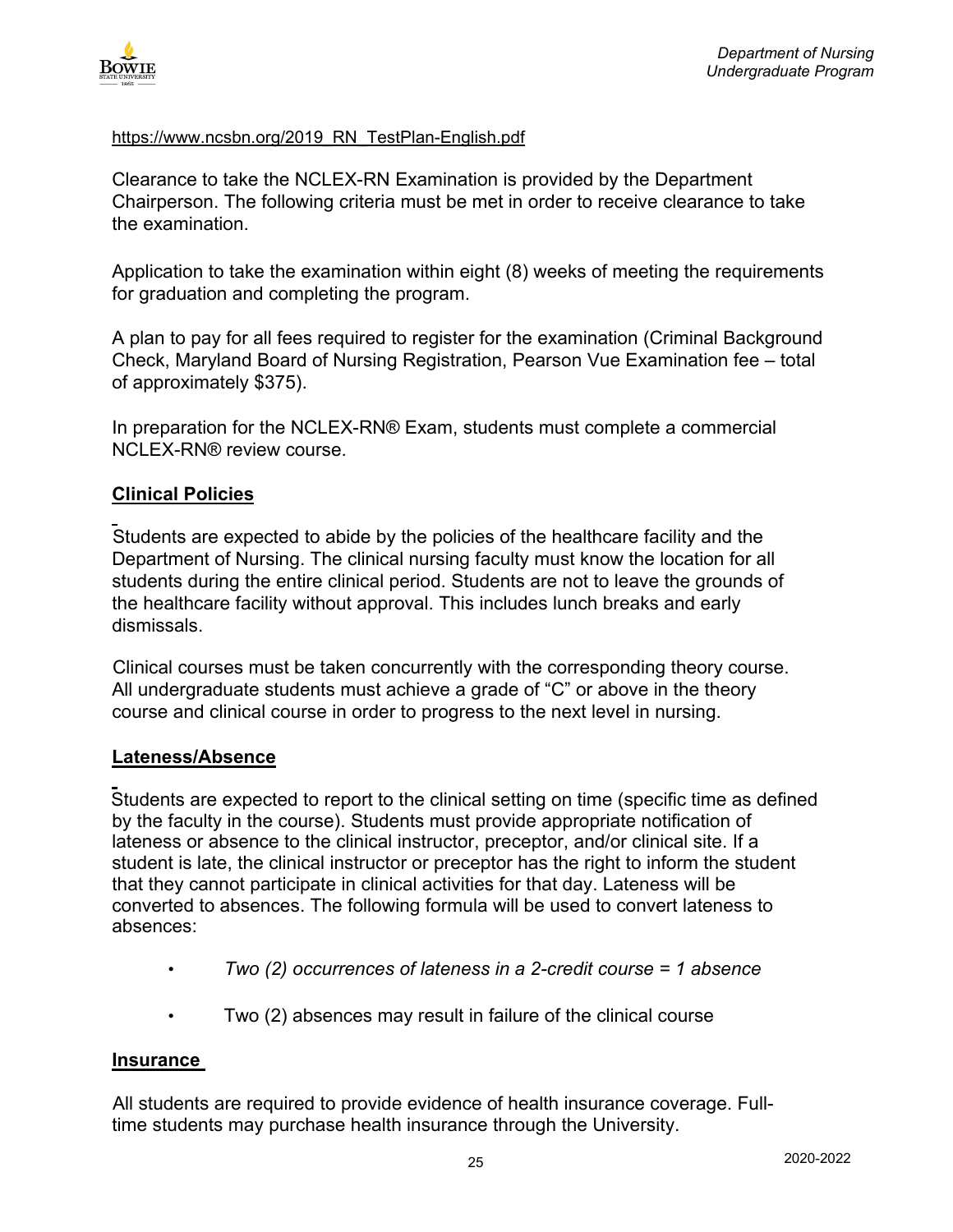

All students are required to be covered by professional student liability insurance. The University purchases insurance on the student's behalf. Fees for the liability insurance are included in the student's tuition bill. **Registered Nurse** students are also encouraged to independently purchase professional liability insurance.

Students may purchase liability insurance from any company of their choice.

**The following company provides insurance policies for nursing students**: NSO (Nursing Service Organization) Malpractice Insurance 159 E. County Line RD Hartford, PA 19040 Phone: 1-800-247-1500 Fax: 1-800-739-8818 Email: service@nso.com

#### <span id="page-25-0"></span>**Health Requirements**

- 1. The DON requires submission of the following information prior to enrolling in clinical nursing courses: Immunization – Documentation of vaccination or immunity required
	- Tdap: Td within 10 years of completion of DTP series, and thereafter
	- MMR: MMR Titer or MMR Vaccinations #1 and # 2 if you are nonimmune
	- Hepatitis B: Hepatitis B Series 3doses
	- Varicella: Varicella Titer or Varicella Vaccination if you are nonimmune
	- TB (PPD/CXR): Current Documentation of negative PPD (2 step) or documentation of a normal Chest X-ray within the last five years.
	- Influenza (seasonal)
- 2. Physical Examination

Note: Physical Examinations can be completed at the BSU Henry Wise Wellness Center. For more information or to schedule an appointment call (301) 8604171.

- 3. CPR for Health Care Providers
- 4. Health Insurance
- 5. Criminal Background Clearance and Drug Screens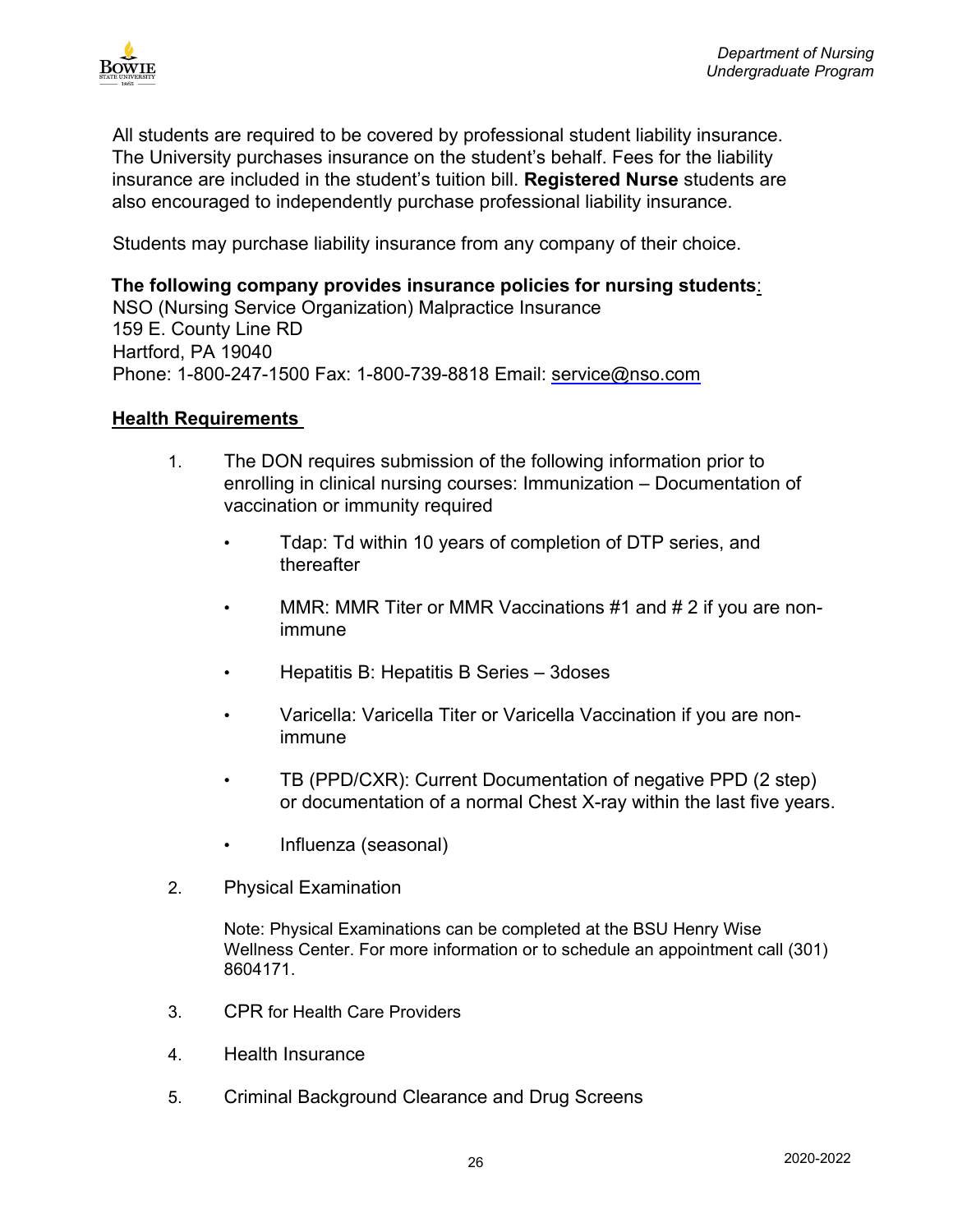

- All students are required to complete a criminal background clearance and drug screens.
- Information for completing criminal background clearance through Castlebranch (CBbridges) the online application will be provided in the Department of Nursing.
- Urine drug screen is required by healthcare facilities through Castlebranch. Information for online application and payment will be provided by the Department of Nursing.

## <span id="page-26-0"></span>**Professional Documentation for Clinical Agency Compliance**

Prior to beginning the clinical experience all students are required to submit and maintain a copy of:

- 1. Documentation of current CPR certification (American Heart Association BLS – Health Care Provider course)
- 2. All students who are Registered Nurses are required to maintain a current Maryland nursing license that substantiates their legal standing for the practice of nursing and current nurse liability insurance.
- 3. Student Nurse Liability Insurance may also be required for traditional and accelerated nursing students.

*All of the above documentation must be submitted to the course and/or clinical faculty by the date assigned. The deadline will be strictly enforced; there is no grace period. Students will be notified in writing if they do not meet the above requirements. Students will not be allowed to attend clinical if the above requirements have not been met (these will be counted as absences/see absence policy.* 

**Clinical Course Policies** – The following policies apply to the BS clinical courses:

- 1. Students must pass a medication administration dosage exam prior to start of clinical in the junior and senior year nursing courses.
- 2. Clinical site assignments for students are made at the discretion of the course faculty member.
- 3. If the student is placed in an agency where he/she is employed, the clinical assignment will not be on the unit where he/she is employed.
- 4. Students are responsible for their own transportation to clinical sites. The DON uses a variety of healthcare agencies for clinical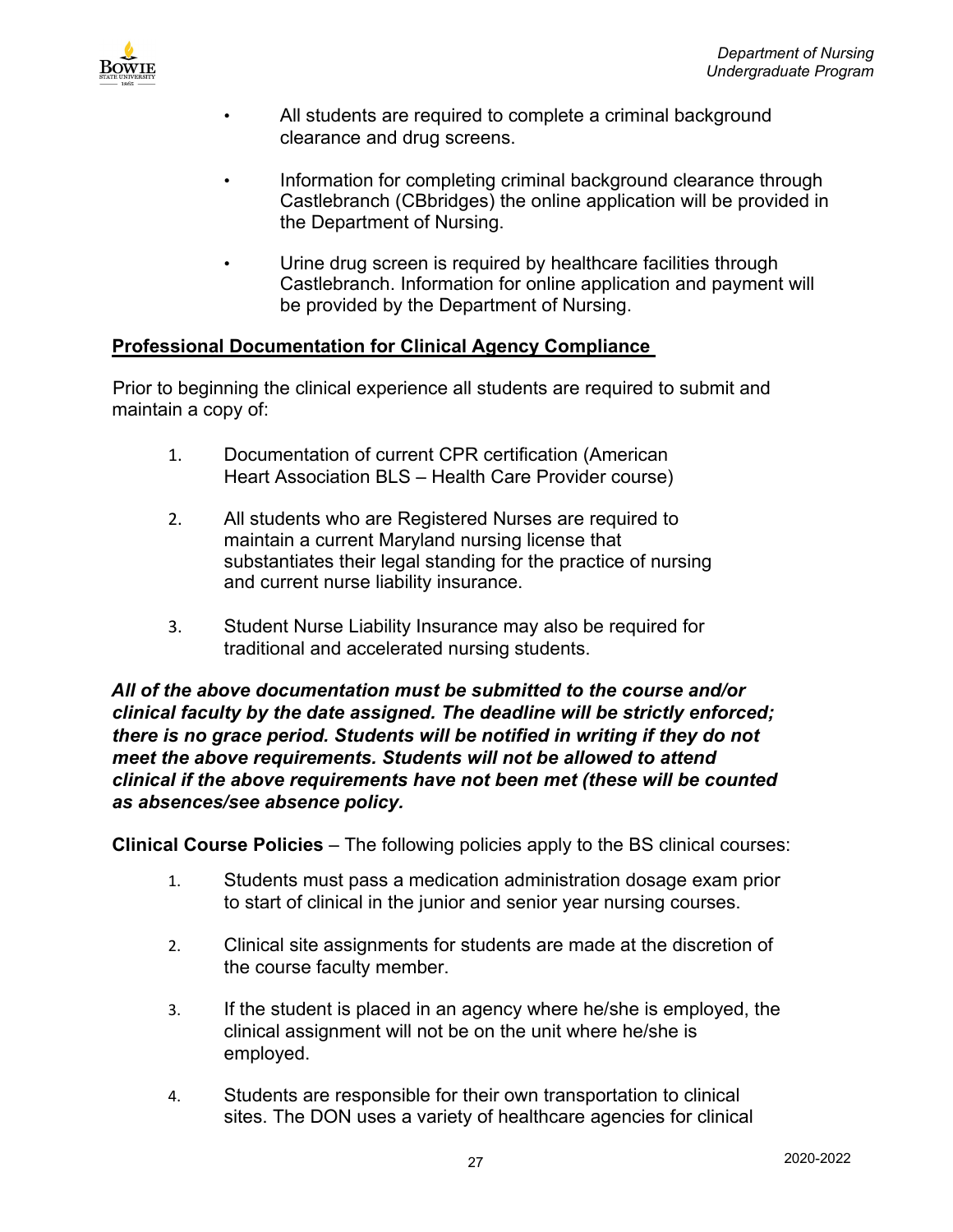

placements. These agencies are located in the Baltimore-Washington metropolitan area.

## <span id="page-27-0"></span>**Uniforms**

All students must purchase the designated BSU nursing student uniform (pants with tops or dress, and lab coat) with BSU patch, in the semester before beginning clinical. The BSU patch must be sewn on the left sleeve at the shoulder line. The following guidelines must be followed.

- 1. Identification badge with student's name must be worn at all times and the BSU photo ID must be in student's possession at all times.
- 2. Hair must be worn above the uniform collar. If hair length is below the collar, it must be worn pinned up or tied back.
- 3. Full length white lab coats or washable white or navy blue sweaters may be worn in the clinical area. Students are expected to remove their sweater or lab coat when providing direct client care.
- 4. Fingernails must be without polish and no longer than  $\frac{1}{4}$  of an inch. Polished, designer and artificial nails are not permitted.
- 5. Jewelry is limited to one pair of stud earrings, wedding rings, and watch.
- 6. Students must maintain appropriate personal hygiene; strongly scented perfumes and colognes are not permitted.
- 7. All white leather shoes with closed toe and closed low heel are required.
- 8. Lab coats must be worn when not in uniform during visits to the clinical areas when care will not be given. Name pins and the DON patch must be worn on the lab coats and students must introduce themselves to staff.
- 9. Blue jeans may NOT be worn under lab coats.
- 10. Lab coats must be white and full length.
- 11. Lab coats must be worn in the nursing lab during simulation activities and when practicing skills.

#### Women

1. All skirts or dresses must be at an appropriate length for bending and stretching activities. Students will be dismissed from clinical if the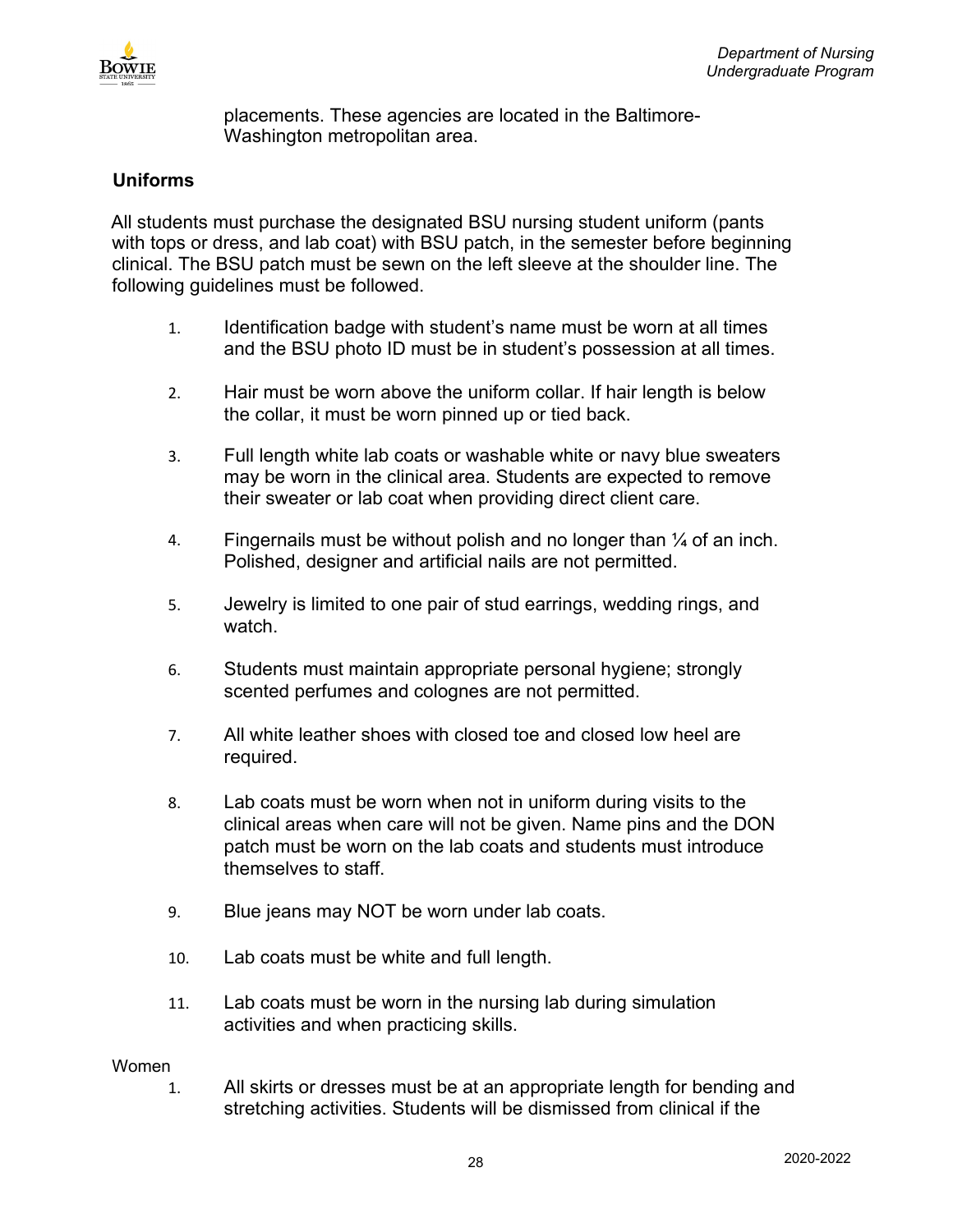

instructor considers the uniform to be inappropriate.

- 2. Pantsuits may be worn.
- 3. White stockings or panty hose are to be worn with dresses.
- 4. White knee-high stockings may be worn with pants.

#### Men

- 1. White pants and top.
- 2. Pants must be fitted and at an appropriate length.
- 3. White socks must be worn with pants.

#### *Failure to adhere to these uniform requirements may result in dismissal from the clinical area and will be reflected in the clinical evaluation.*

Uniforms During Community Health and Psychiatric Mental Health Experience Nursing students must adhere to the course-specific uniform policy. Information regarding the policies will be given to students by course faculty.

Equipment Required for Clinical Experiences

- *1.* A watch with a sweep second hand
- *2.* A stethoscope with bell and diaphragm
- *3.* Black ink pen
- *4.* Penlight
- *5.* Other equipment as specified in the course syllabus.

#### <span id="page-28-0"></span>**Accidents During Clinical Experience**

If a nursing student is injured during the clinical experience, he/she should report immediately to the faculty and charge nurse on the unit. Students may be required to go to Employee Health or the Emergency Department depending on the severity of the injury and the policies of the agency.

## *Fees for these visits may not be covered by the agency and students are required to maintain their own health insurance.*

#### <span id="page-28-1"></span>**Reporting of Illness/Absence**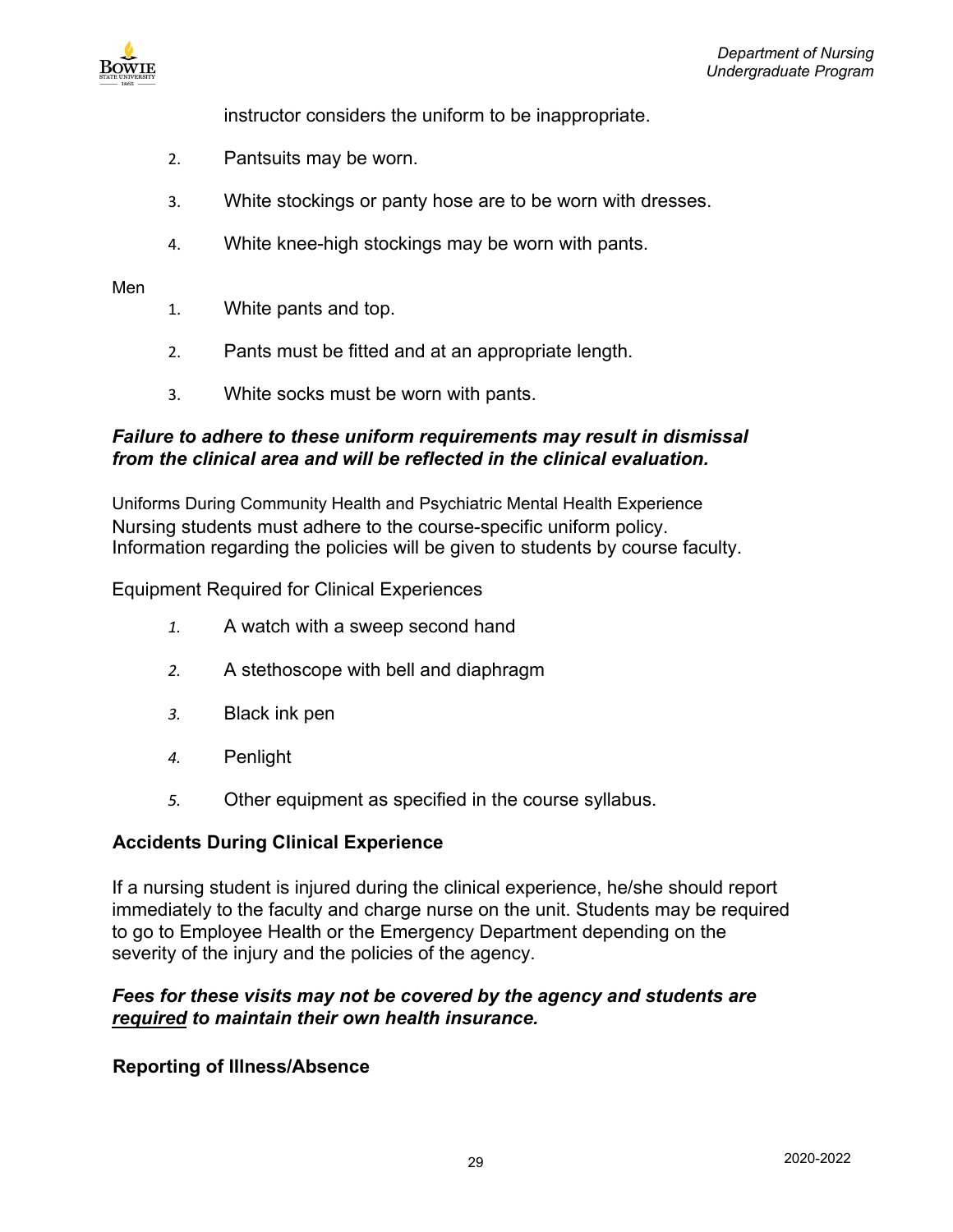

- *1.* It is the responsibility of the student to follow the course instructor's procedure to report absence due to illness.
- *2.* When the student is hospitalized, the DON must be notified immediately.
- *3.* Students who have experienced a hospitalization or extensive illness (3 days) must submit to the course faculty in writing, an official statement from the health care provider permitting return to clinical practicum.

## <span id="page-29-0"></span>**Pregnancy**

- 1. A student who is pregnant may continue to participate in clinical experiences as long as her health status is satisfactory and she is able to complete her clinical assignments.
- 2. Students who are pregnant should consult with the faculty member in advance of their clinical assignment. Some agency regulations determine assignments during pregnancy.
- 3. For the safety of the student who is pregnant, she must not enter areas where radioisotopes or x-ray therapy is being administered.
- 4. Students who deliver during the semester must present in writing an official statement of health clearance from the health care provider permitting return to clinical practicum.

## <span id="page-29-1"></span>**Standard Precautions**

Students are required to implement Standard Precautions in all clinical settings where they may come into contact with blood and other body fluids. Standard Precautions should be used when in contact with human tissues, cerebrospinal, synovial, pleural, peritoneal, pericardial, and amniotic fluids. Students who are exposed to body fluids while in the clinical/practicum setting should notify the preceptor, responsible faculty, and the appropriate supervisory person in the agency. The student should follow-up with procedures available for employees of the clinical facility. This includes the right to request patient testing, individual counseling, and obtaining follow-up information for health care.

## *Procedures for Handling Blood and Body fluids:*

- 1. Handle all blood and body fluids following Standard Precautions.
- 2. Wash hands and other skin surfaces before and immediately after contact with body fluids.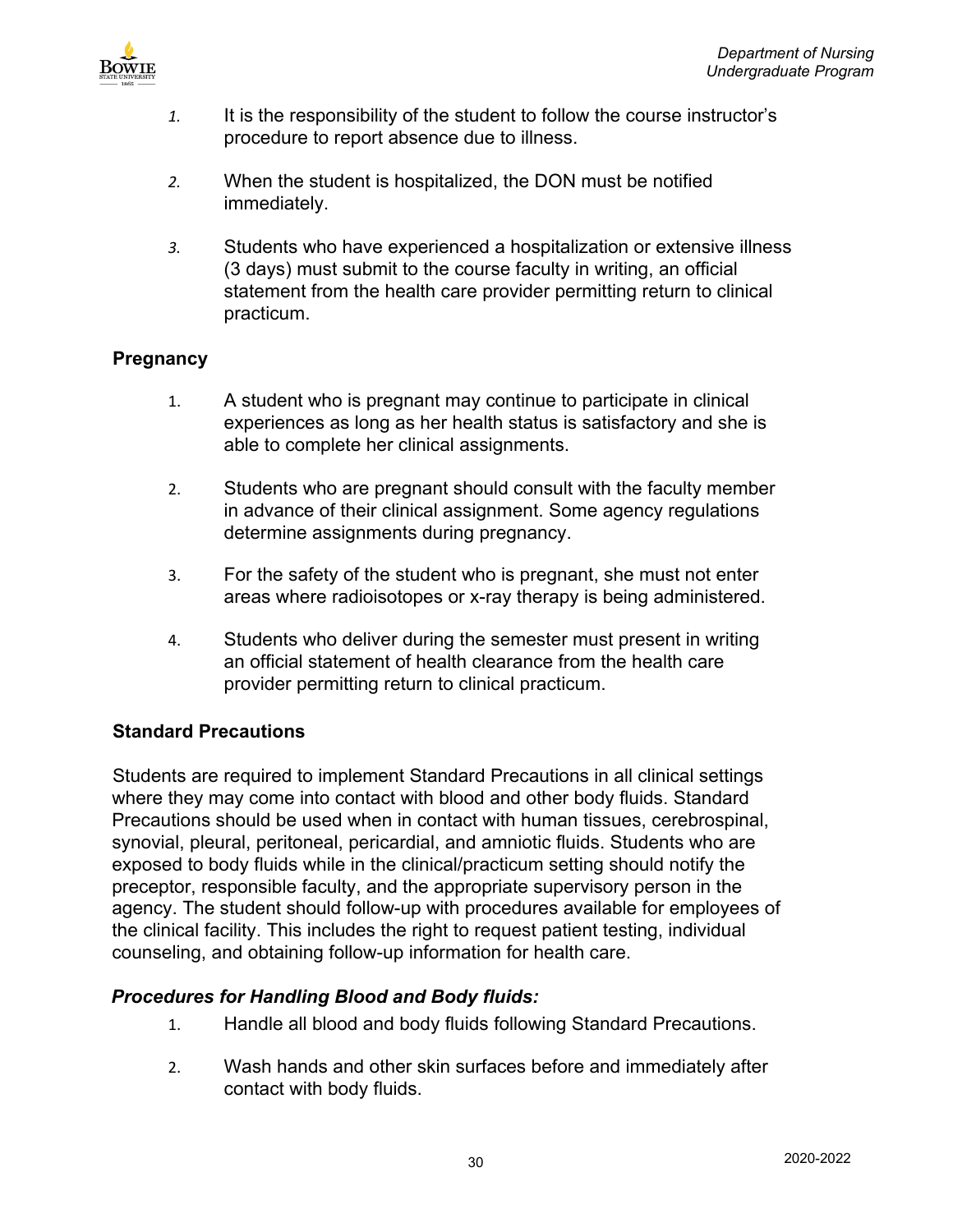

- 3. Wear protective barriers appropriate for the procedure being performed when anticipating exposure to body fluids.
- 4. Use gowns for splashes, goggles and masks for splatters, and gloves when handling fluids.
- 5. Do not recap or manipulate needles or sharps in any way. Place them immediately in puncture resistant containers after use.
- 6. Refrain from direct client care if you have exudative lesions*.*

*The Department of Nursing reserves the right to update and change the above policies at any time. A copy of the policies is posted on the department's web site. It is the students' responsibility to stay current and informed of the changes. If any changes occur, students will be notified and they will be able to view the changes on the department's web site. Significant changes made to the policies will require students to sign and date an acknowledgement form. All new nursing students are to read the policies and sign and date the acknowledgement form attached. This must be submitted on your first day of class.*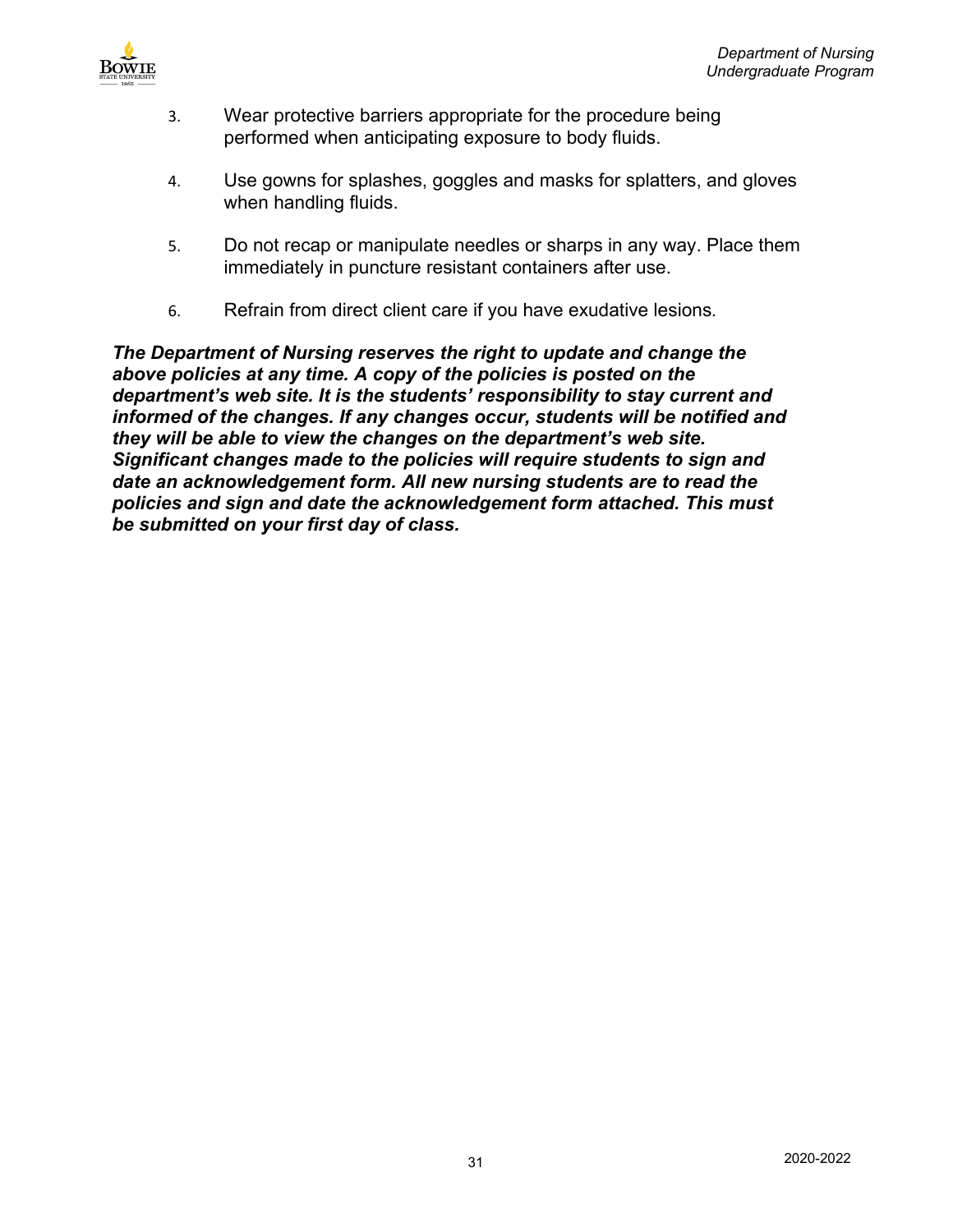

## **UNDERGRADUATE NURSING PROGRAM DIRECTORY**

<span id="page-31-0"></span>

| $(301) 860 - 3201$                                                                                                                                                                                                                             |
|------------------------------------------------------------------------------------------------------------------------------------------------------------------------------------------------------------------------------------------------|
| $(301) 860 - 3201$<br>(301) 850-3220                                                                                                                                                                                                           |
| $(301) 860 - 3202$<br>(301) 860-3219                                                                                                                                                                                                           |
| $(301) 860 - 3213$<br>(301) 860-3201<br>$(301) 860 - 3201$                                                                                                                                                                                     |
| $(301) 860 - 3201$                                                                                                                                                                                                                             |
| $(301) 860 - 4716$<br>(301) 860-3204<br>(301) 860-3285<br>(301) 860-3203<br>(301) 860-3216<br>$(301) 860 - 3209$<br>(301) 860-3317<br>(301) 860-3201<br>(301) 860-3201<br>(301) 860-3217<br>(301) 860-3211<br>(301) 860-3205<br>(301) 860-3207 |
|                                                                                                                                                                                                                                                |

**[Department of Nursing Website](https://www.bowiestate.edu/academics/colleges/college-of-professional-studies/departments/nursing/)**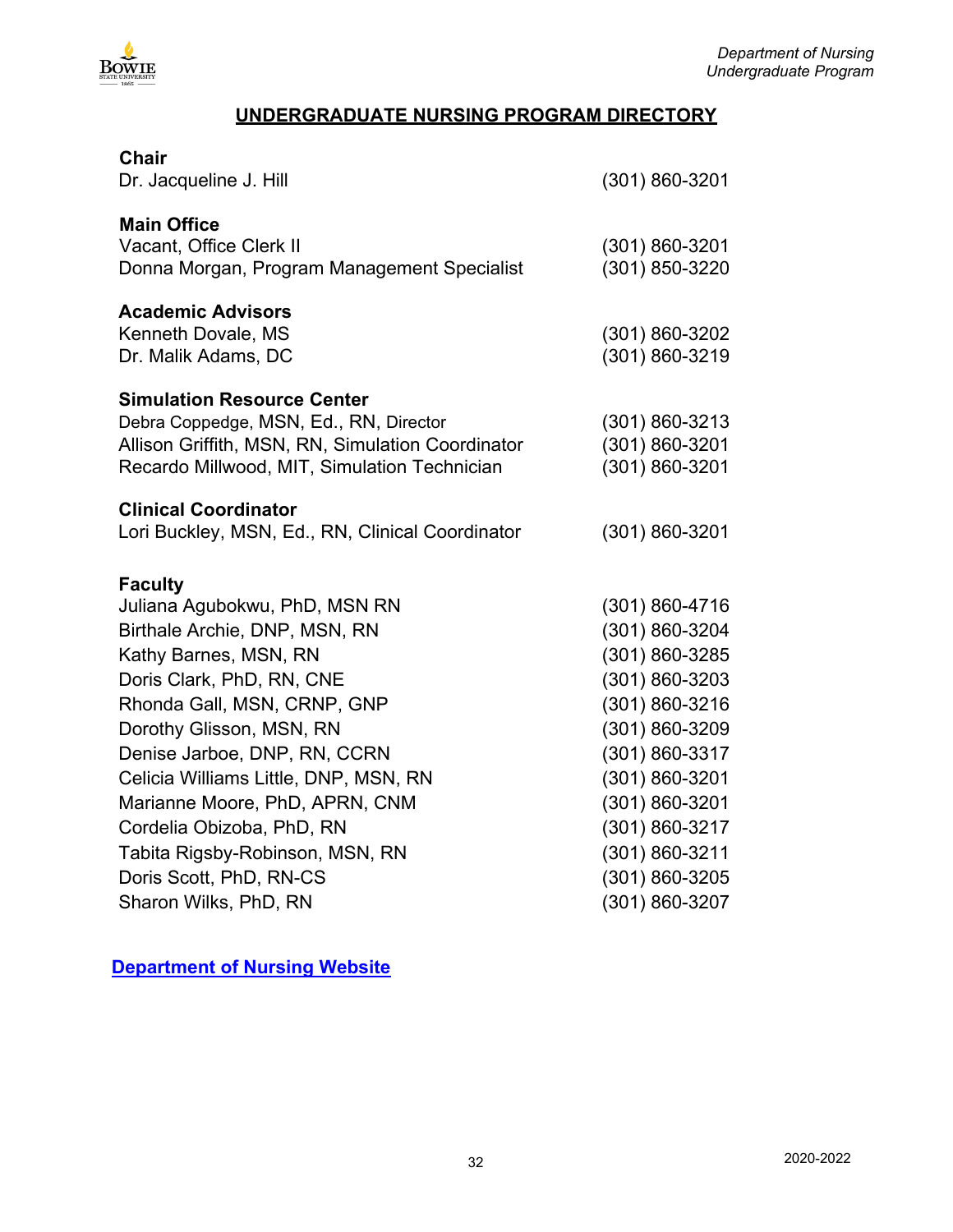<span id="page-32-0"></span>

## **APPENDIX A – PROGRAMS OF STUDY**

## <span id="page-32-1"></span>**Traditional Program of Study – Effective Spring 2021**

| .<br><b>TRADITIONAL - YEAR ONE (GENERAL EDUCATION PREREQUISITES)</b> |                |                                                                      |                  |  |
|----------------------------------------------------------------------|----------------|----------------------------------------------------------------------|------------------|--|
| <b>SEMESTER 1</b><br><b>SEMESTER 2</b>                               |                |                                                                      |                  |  |
| Courses                                                              | Credits        | Courses                                                              | Credits          |  |
| FRSE 101 - Freshman Seminar                                          | 3              | SOCI 101 - Intro to Sociology                                        | 3                |  |
| <b>ENGL 101 - Expository Writing</b>                                 | 3              | <b>ENGL 102 - Argument &amp; Research</b>                            | 3                |  |
| PSYC 101 - General Psychology                                        | 3              | PHIL 103 - Principles of Reasoning                                   | 3                |  |
| <b>BIOL 102 - Intro to Biology</b>                                   | $\overline{4}$ | <b>CHEM 107 - General Chemistry w Lab</b>                            | $\overline{4}$   |  |
| MATH 125 - College Algebra or MATH 141 - Pre-Calc I                  | 3              | BIOL 311 - Human Anatomy & Physiology I                              | 4                |  |
| Total                                                                | 16             | Total                                                                | $\overline{17}$  |  |
|                                                                      |                | <b>TRADITIONAL - YEAR 2</b>                                          |                  |  |
| <b>SEMESTER 3</b>                                                    |                | <b>SEMESTER 4 (ADMITTED TO NURSING PROGRAM)</b>                      |                  |  |
| Courses                                                              | Credits        | Courses                                                              | Credits          |  |
| <b>COMM 101 or 103</b>                                               | 3              | <b>COSC 110</b>                                                      | 3                |  |
|                                                                      |                |                                                                      |                  |  |
| <b>Oral Communications</b>                                           |                | <b>Computer Literacy/Applications</b>                                |                  |  |
| <b>HIST 114 or 115</b>                                               | $\overline{3}$ | MATH 155 - Intro to Probability & Statistics or                      | 3                |  |
| African American History                                             |                | <b>PSYC 204 - Elementary Statistics</b>                              |                  |  |
| <b>NURS 215</b>                                                      | $\overline{3}$ | <b>NURS 301</b>                                                      | $\overline{2}$   |  |
| Nutrition in Health & Disease                                        |                | <b>Professional Nursing Perspectives</b>                             |                  |  |
| <b>BIOL 310</b>                                                      | 4              | <b>NURS 302</b>                                                      | 3                |  |
| Microbiology II                                                      |                | <b>Health Assessment</b>                                             |                  |  |
| <b>BIOL 312</b>                                                      | 4              | <b>NURS 303/304</b>                                                  | $\overline{3/2}$ |  |
| Human Anatomy & Physiology II                                        |                | <b>Foundations of Nursing Practice</b>                               |                  |  |
|                                                                      |                | (3 hours Lecture/8 hours Clinical)                                   |                  |  |
| Total                                                                | 17             | Total                                                                | 16               |  |
|                                                                      |                | <b>TRADITIONAL - YEAR 3</b>                                          |                  |  |
| <b>SEMESTER 5</b>                                                    |                | <b>SEMESTER 6</b>                                                    |                  |  |
| Courses                                                              | Credits        | Courses                                                              | Credits          |  |
| <b>SOWK 300</b>                                                      | 3              | <b>NURS 385/386</b>                                                  | 3/2              |  |
| Human Behavior I                                                     |                | Psychiatric/Mental Health                                            |                  |  |
|                                                                      |                | (3 hours Lecture/8 hours Clinical)                                   |                  |  |
| <b>NURS 308</b>                                                      | 3              | <b>NURS 400</b>                                                      | 3                |  |
| Pharmacology                                                         |                | Introduction to Nursing Research                                     |                  |  |
| <b>NURS 315</b>                                                      | 3              | <b>NURS 410/411</b>                                                  | 3/2              |  |
| Pathophysiology                                                      |                | <b>Care of Complex Clients</b>                                       |                  |  |
|                                                                      |                | (3 hours Lecture/8 hours Clinical)                                   |                  |  |
| <b>NURS 348/349</b>                                                  | 3/2            | <b>IDIS 460</b>                                                      | 3                |  |
| <b>Adult Practice</b>                                                |                | <b>Transcultural Health and Wellness</b>                             |                  |  |
| (3 hours Lecture/8 hours Clinical)                                   |                |                                                                      |                  |  |
| <b>NURS 368</b>                                                      | $\overline{2}$ |                                                                      |                  |  |
| <b>Gerontological Nursing</b>                                        |                |                                                                      |                  |  |
| $\overline{T}$ otal                                                  | 16             | Total                                                                | 16               |  |
|                                                                      |                | <b>TRADITIONAL - YEAR 4</b>                                          |                  |  |
|                                                                      |                |                                                                      |                  |  |
| <b>SEMESTER 7</b>                                                    |                | <b>SEMESTER 8</b>                                                    |                  |  |
| Courses                                                              | Credits        | Courses                                                              | Credits          |  |
| <b>NURS 380/381</b>                                                  | 3/2            | <b>NURS 406/409</b>                                                  | 3/2              |  |
| Maternal/Newborn & Women's Health                                    |                | <b>Nursing Practice: Community</b>                                   |                  |  |
| (3 hours Lecture/8 hours Clinical)                                   |                | (3 hours Lecture/8 hours Clinical)                                   |                  |  |
| <b>NURS 415/416</b>                                                  | 3/2            | <b>NURS 425/412</b>                                                  | 3/2              |  |
| Nursing Care of the Child and Family                                 |                | <b>Transition into Professional Nursing Practice</b>                 |                  |  |
| (3 hours Lecture/8 hours Clinical)                                   |                | (3 hours Lecture/8 hours Clinical)                                   |                  |  |
| <b>Nursing Electives:</b>                                            | $\mathbf{3}$   | <b>NURS 499</b>                                                      | $\overline{2}$   |  |
| <b>IDIS 450 - Alternatives in Health and Wellness or</b>             |                | Nursing Comprehensive Exit Exam                                      |                  |  |
| <b>IDIS 470 - Ethical Issues in Health Care</b>                      |                |                                                                      |                  |  |
| Total                                                                | 13             | Total                                                                | 12               |  |
| <b>56 General Education Credits</b>                                  |                | 67 Nursing Credits (with NURS ELECTIVES)<br><b>TOTAL 123 Credits</b> |                  |  |

*Note: As of 2020, students may be admitted in the Fall or in the Spring into the Nursing Program. The Department of Nursing [academic](https://www.bowiestate.edu/academics/colleges/college-of-professional-studies/departments/nursing/undergraduate-program/program-requirements/advisement.php)  [advisors](https://www.bowiestate.edu/academics/colleges/college-of-professional-studies/departments/nursing/undergraduate-program/program-requirements/advisement.php) can provide additional information. Successful completion of the general education courses in Semesters 1, 2, and 3 are required for nursing admission eligibility. Applications are accepted as announced on the Department of Nursing website [\(www.bowiestate.edu/nursing\).](http://www.bowiestate.edu/nursing)  Candidates who are selected for admission to the Traditional program option are immediately scheduled for Semester 4 matriculation.*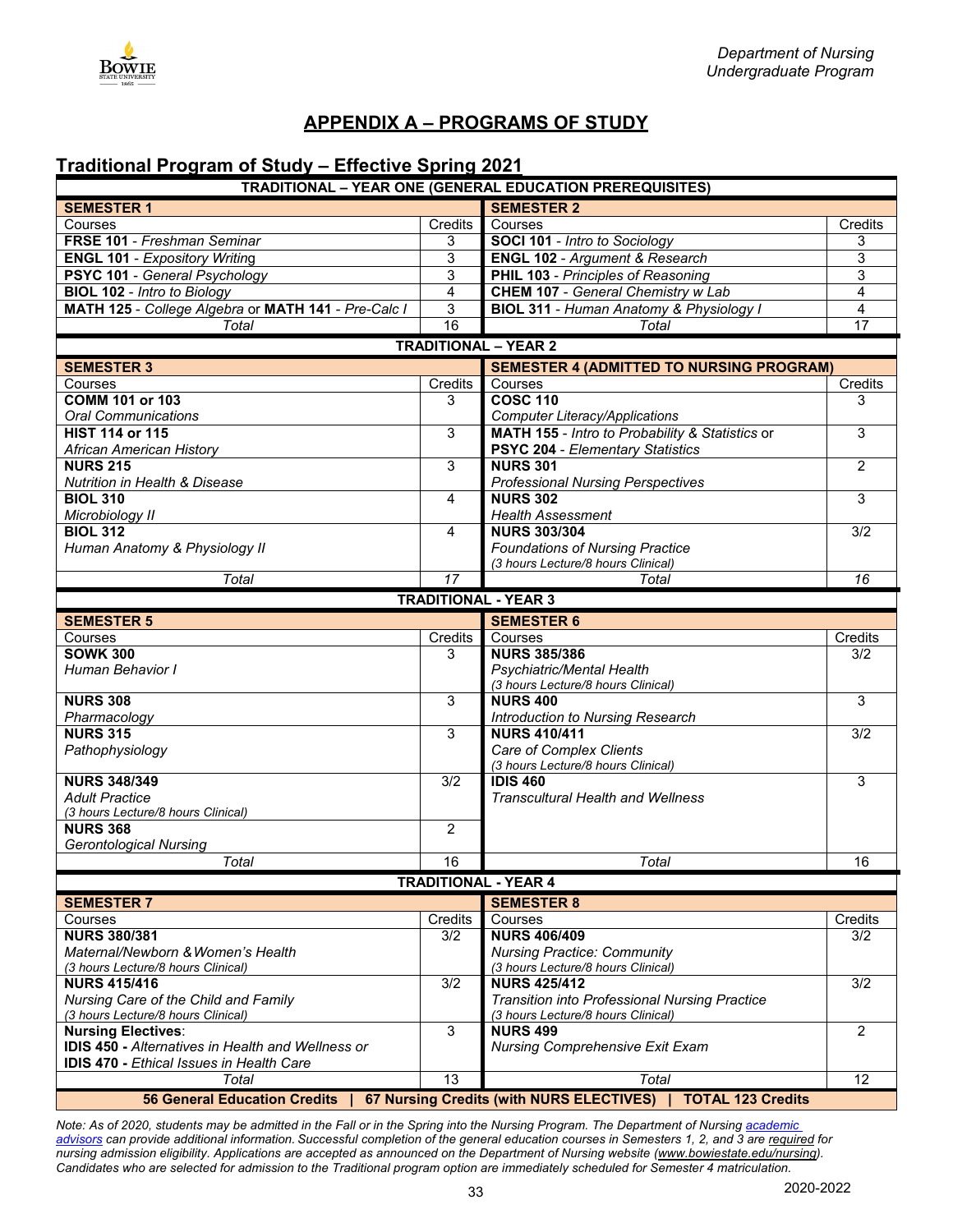

## <span id="page-33-0"></span>**Accelerated Program Option – ON HOLD Effective Spring 2021**

| <b>ACCELERATED - GENERAL EDUCATION PREREQUISITES</b>                                          |                |                                                                                    |                                                                |                       |                                                        |     |                 |
|-----------------------------------------------------------------------------------------------|----------------|------------------------------------------------------------------------------------|----------------------------------------------------------------|-----------------------|--------------------------------------------------------|-----|-----------------|
| <b>Courses</b>                                                                                | <b>Credits</b> | <b>Courses</b>                                                                     |                                                                | <b>Credits</b>        | <b>Courses</b>                                         |     | <b>Credits</b>  |
| <b>BIOL 102</b>                                                                               | 4              | <b>COSC 110</b>                                                                    |                                                                | 3                     | <b>MATH 155</b>                                        |     | 3               |
| Intro to Biology                                                                              |                | Computer                                                                           |                                                                |                       | Intro to Probability & Statistics                      |     |                 |
|                                                                                               |                | Literacy/Applications                                                              |                                                                |                       | or                                                     |     |                 |
|                                                                                               |                |                                                                                    |                                                                |                       | <b>PSYC 204</b>                                        |     |                 |
|                                                                                               |                |                                                                                    |                                                                |                       | <b>Elementary Statistics</b>                           |     |                 |
| <b>BIOL 310</b>                                                                               | 4              | <b>ENGL 101</b>                                                                    |                                                                | 3                     | <b>PHIL 103</b>                                        |     | 3               |
| Microbiology II                                                                               |                | <b>Expository Writing</b>                                                          |                                                                |                       | Principles of Reasoning                                |     |                 |
| <b>BIOL 311</b><br>Human Anatomy & Physiology I                                               | $\overline{4}$ | <b>ENGL 102</b>                                                                    | Argument & Research                                            | 3                     | <b>PSYC 101</b><br>General Psychology                  |     | 3               |
| <b>BIOL 312</b>                                                                               | $\overline{4}$ | <b>HIST 114 or 115</b>                                                             |                                                                | 3                     | <b>SOCI 101</b>                                        |     | 3               |
| Human Anatomy & Physiology II                                                                 |                |                                                                                    | African American History                                       |                       | Intro to Sociology                                     |     |                 |
| <b>CHEM 107</b>                                                                               | 4              | <b>NURS 215</b>                                                                    |                                                                | 3                     | <b>SOWK 300</b>                                        |     | 3               |
| General Chemistry w/ Lab                                                                      |                | <b>Nutrition in Health &amp;</b>                                                   |                                                                |                       | Human Behavior I                                       |     |                 |
|                                                                                               |                | Disease                                                                            |                                                                |                       |                                                        |     |                 |
| COMM 101 or COMM 103                                                                          | 3              | <b>MATH 125</b>                                                                    |                                                                | 3                     |                                                        |     |                 |
| <b>Oral Communications</b>                                                                    |                | College Algebra                                                                    |                                                                |                       |                                                        |     |                 |
|                                                                                               |                | or                                                                                 |                                                                |                       |                                                        |     |                 |
|                                                                                               |                | <b>MATH 141</b>                                                                    |                                                                |                       |                                                        |     |                 |
|                                                                                               |                | Pre-Calculus I                                                                     |                                                                |                       |                                                        |     |                 |
|                                                                                               |                |                                                                                    |                                                                |                       | <b>Total Prerequisites</b>                             |     | 56              |
|                                                                                               |                |                                                                                    | <b>ACCELERATED - YEAR 1 (Nursing Courses)</b>                  |                       |                                                        |     |                 |
| <b>SEMESTER 1 (SUMMER)</b>                                                                    |                | <b>SEMESTER 2 (FALL)</b>                                                           |                                                                |                       | <b>SEMESTER 3 (SPRING)</b>                             |     |                 |
| Courses                                                                                       | Credits        | Courses                                                                            |                                                                | $\overline{C}$ redits | Courses                                                |     | Credits         |
| <b>NURS 301</b>                                                                               | 2              | <b>NURS 308</b>                                                                    |                                                                | 3                     | <b>NURS 385/386</b>                                    |     | 3/2             |
| <b>Professional Nursing</b>                                                                   |                | Pharmacology                                                                       |                                                                |                       | Psychiatric/Mental Health                              |     |                 |
| Perspectives                                                                                  |                |                                                                                    |                                                                |                       | Nursing                                                |     |                 |
| <b>NURS 302</b>                                                                               | $\overline{3}$ | <b>NURS 315</b>                                                                    |                                                                | $\overline{3}$        | <b>NURS 400</b>                                        |     | 3               |
| <b>Health Assessment</b>                                                                      |                | Pathophysiology                                                                    |                                                                |                       | Introduction to Nursing Research                       |     |                 |
| <b>NURS 303/304</b>                                                                           | 3/2            | <b>NURS 348/349</b>                                                                |                                                                | 3/2                   | <b>NURS 410/411</b>                                    |     | 3/2             |
| Foundation of Nursing Practice II                                                             |                | <b>Adult Practice</b>                                                              | <b>Care of Complex Clients</b>                                 |                       |                                                        |     |                 |
| (3 hours Lecture/8 hours Clinical)                                                            |                |                                                                                    | (3 hours Lecture/8 hours<br>(3 hours Lecture/8 hours Clinical) |                       |                                                        |     |                 |
|                                                                                               |                | Clinical)                                                                          |                                                                |                       |                                                        |     |                 |
|                                                                                               |                | <b>NURS 368</b>                                                                    |                                                                | $\overline{2}$        | <b>IDIS 460</b>                                        |     | 3               |
|                                                                                               |                |                                                                                    | <b>Gerontological Nursing</b>                                  |                       | Transcultural Health & Wellness                        |     |                 |
| Total                                                                                         | 10             |                                                                                    | Total                                                          | 13                    | Total                                                  |     | $\overline{16}$ |
|                                                                                               |                |                                                                                    | <b>ACCELERATED - YEAR 2</b>                                    |                       |                                                        |     |                 |
| <b>SEMESTER 4 (SUMMER)</b>                                                                    |                |                                                                                    | <b>SEMESTER 5 (FALL)</b>                                       |                       |                                                        |     |                 |
| Courses                                                                                       |                | Credits                                                                            | Courses                                                        |                       |                                                        |     | Credits         |
| <b>NURS 380/381</b>                                                                           |                | 3/2                                                                                | <b>NURS 406/409</b>                                            |                       |                                                        |     |                 |
| Maternal- Newborn & Women's                                                                   |                |                                                                                    | <b>Nursing Practice: Community</b>                             |                       |                                                        |     | 3/2             |
| Health                                                                                        |                |                                                                                    |                                                                |                       |                                                        |     |                 |
|                                                                                               |                |                                                                                    | (3 hours Lecture/8 hours Clinical)                             |                       |                                                        |     |                 |
| (3 hours Lecture/8 hours Clinical)<br><b>NURS 415/416</b>                                     |                |                                                                                    |                                                                |                       |                                                        |     |                 |
| Nursing Care of the Child and                                                                 |                | 3/2<br><b>NURS 425/412</b><br><b>Transition into Professional Nursing Practice</b> |                                                                |                       |                                                        | 3/2 |                 |
| Family                                                                                        |                |                                                                                    |                                                                |                       |                                                        |     |                 |
|                                                                                               |                |                                                                                    | (3 hours Lecture/8 hours Clinical)                             |                       |                                                        |     |                 |
| (3 hours Lecture/8 hours Clinical)                                                            |                |                                                                                    | <b>NURS 499</b>                                                |                       |                                                        |     | $\overline{2}$  |
|                                                                                               |                |                                                                                    | <b>Nursing Comprehensive Exam</b>                              |                       |                                                        |     |                 |
|                                                                                               |                |                                                                                    | <b>Nursing Electives:</b>                                      |                       |                                                        |     | 3               |
|                                                                                               |                |                                                                                    |                                                                |                       | <b>IDIS 450 Alternatives in Health and Wellness or</b> |     |                 |
|                                                                                               |                |                                                                                    | <b>IDIS 470 Ethical Issues in Health Care</b>                  |                       |                                                        |     |                 |
| Total                                                                                         |                | 10                                                                                 |                                                                | Total                 |                                                        |     | 15              |
| 38 General Education Credits   64 Nursing Credits (with NURS Electives)   18 Transfer credits |                |                                                                                    |                                                                |                       |                                                        |     |                 |
|                                                                                               |                |                                                                                    | <b>TOTAL 120 Credits</b>                                       |                       |                                                        |     |                 |

*Note: Applicants must have a degree to be eligible to apply for admission to the Accelerated program option. General education prerequisite courses are also required for program admission eligibility. The Department of Nursin[g academic advisors](https://www.bowiestate.edu/academics/colleges/college-of-professional-studies/departments/nursing/undergraduate-program/program-requirements/advisement.php) can provide additional information. The Accelerated program option is currently on hold.*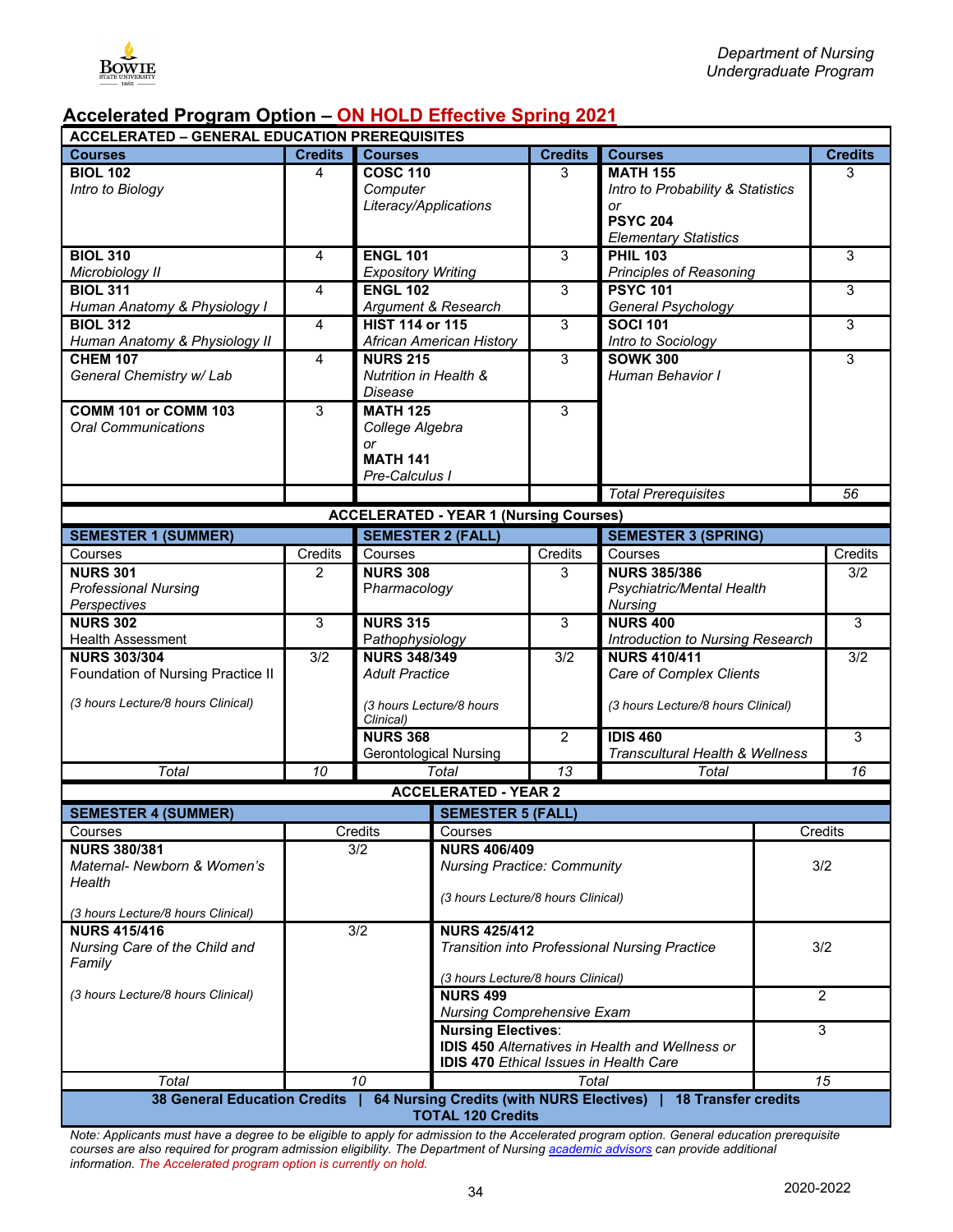

## <span id="page-34-0"></span>**RN to BSN – ON HOLD Effective Spring 2021**

| <b>RN to BSN - PRE-REQUISITES</b>               |                |                                                        |                |  |  |
|-------------------------------------------------|----------------|--------------------------------------------------------|----------------|--|--|
| <b>SEMESTER 1</b><br><b>SEMESTER 2</b>          |                |                                                        |                |  |  |
| Courses                                         | Credits        | Courses                                                | Credits        |  |  |
| <b>ENGL 101</b>                                 | 3              | <b>SOWK 300</b>                                        | 3              |  |  |
| <b>Expository Writing</b>                       |                | Human Behavior I                                       |                |  |  |
| <b>ENGL 102</b>                                 | 3              | MATH 125 College Algebra or                            | 3              |  |  |
| Argument & Research                             |                | <b>MATH 141 Pre-Calculus I</b>                         |                |  |  |
| <b>COMM 101 or 103</b>                          | $\overline{3}$ | <b>BIOL 310</b>                                        | 4              |  |  |
| <b>Oral Communications</b>                      |                | Microbiology II                                        |                |  |  |
| <b>PHIL 103</b>                                 | 3              | <b>CHEM 107</b>                                        | 4              |  |  |
| Principles of Logic and Reasoning               |                | General Chemistry w/Lab                                |                |  |  |
| <b>SOCI 101</b>                                 | $\overline{3}$ | <b>BIOL 311/312</b>                                    | 8              |  |  |
| Introduction to Sociology                       |                | Human Anatomy & Physiology I & II                      |                |  |  |
| <b>COSC 110</b>                                 | 3              |                                                        |                |  |  |
|                                                 |                |                                                        |                |  |  |
| Computer Literacy<br><b>PSYC 101</b>            |                |                                                        |                |  |  |
|                                                 | 3              |                                                        |                |  |  |
| General Psychology                              |                |                                                        |                |  |  |
| Total                                           | 21             | Total                                                  | 22             |  |  |
|                                                 |                | RN to BSN - YEAR 1                                     |                |  |  |
| <b>SEMESTER 3 - ADMITTED TO THE NURSING</b>     |                | <b>SEMESTER 4</b>                                      |                |  |  |
| <b>PROGRAM</b>                                  |                |                                                        |                |  |  |
| Courses                                         | Credits        | Courses                                                | Credits        |  |  |
| <b>HIST 114 or 115</b>                          | 3              | <b>NURS 315</b>                                        | 3              |  |  |
| African-American History                        |                | Pathophysiology                                        |                |  |  |
| MATH 155 - Intro to Probability & Statistics or | $\overline{3}$ | <b>NURS 368</b>                                        | $\overline{2}$ |  |  |
| <b>PSYC 204 - Elementary Statistics</b>         |                | <b>Gerontological Nursing</b>                          |                |  |  |
| <b>NURS 215</b>                                 | 3              | <b>NURS 400</b>                                        | 3              |  |  |
| <b>Nutrition in Health &amp; Disease</b>        |                | Intro to Nursing Research                              |                |  |  |
| <b>NURS 350</b>                                 | $\overline{3}$ | <b>Humanities Elective*</b>                            | 3              |  |  |
| <b>Nursing Practice: Concepts</b>               |                |                                                        |                |  |  |
| <b>NURS 302</b>                                 | 3              |                                                        |                |  |  |
| <b>Health Assessment</b>                        |                |                                                        |                |  |  |
| <b>Total</b>                                    | 15             | <b>Total</b>                                           | 11             |  |  |
|                                                 |                |                                                        |                |  |  |
|                                                 |                | RN to BSN - YEAR 2                                     |                |  |  |
| <b>SEMESTER 5</b>                               |                | <b>SEMESTER 6</b>                                      |                |  |  |
| Courses                                         | Credits        | Courses                                                | Credits        |  |  |
| <b>NURS 401</b>                                 | 3              | <b>NURS 425/412</b>                                    | 3/2            |  |  |
| <b>Concepts in Family Health</b>                |                | <b>Transition into Professional Nursing Practice</b>   |                |  |  |
|                                                 |                |                                                        |                |  |  |
|                                                 |                | (3 hours Lecture/8 hours Clinical)                     |                |  |  |
| <b>NURS 406/409</b>                             | 3/2            | <b>IDIS 460</b>                                        | 3              |  |  |
| <b>Nursing Practice: Community</b>              |                | <b>Transcultural Health &amp; Wellness</b>             |                |  |  |
|                                                 |                |                                                        |                |  |  |
| (3 hours Lecture/8 hours Clinical)              |                |                                                        |                |  |  |
| IDIS 450 or IDIS 470                            | 3              | <b>Nursing Electives:</b>                              | 3              |  |  |
|                                                 |                | <b>IDIS 450</b> Alternatives in Health and Wellness or |                |  |  |
|                                                 |                | <b>IDIS 470 Ethical Issues in Health Care</b>          |                |  |  |
| Total                                           | 11             | Total                                                  | 11             |  |  |
|                                                 |                | <b>30 Matriculation Model Credits</b>                  |                |  |  |
| <b>52 General Education Credits</b>             |                |                                                        |                |  |  |
|                                                 |                | <b>39 Nursing Credits w/Nursing Electives</b>          |                |  |  |
|                                                 |                | <b>TOTAL 121 Credits</b>                               |                |  |  |
|                                                 |                |                                                        |                |  |  |

*Note: The Department of Nursin[g academic advisors](https://www.bowiestate.edu/academics/colleges/college-of-professional-studies/departments/nursing/undergraduate-program/program-requirements/advisement.php) can provide additional information.* 

*\* Humanities Elective: Choose from Art, Music (except applied courses), Philosophy, Foreign Language, Literature, Theatre, and Communications*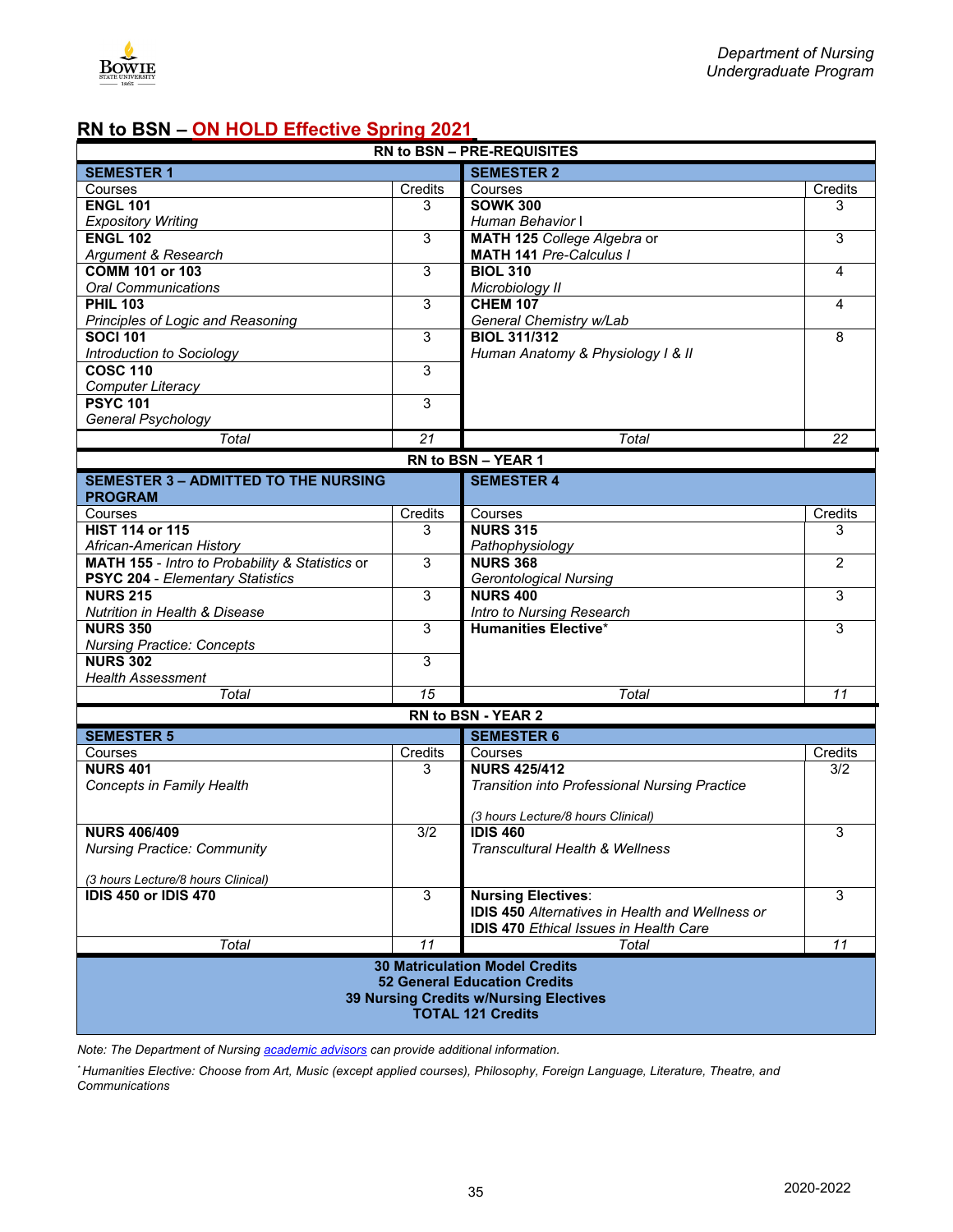

## **APPENDIX B - STUDENT ACKNOWLEDGEMENT**

## <span id="page-35-1"></span><span id="page-35-0"></span>**Student Acknowledgment of the Baccalaureate Nursing Student Policies**

Academic Semester: Fall: Spring: Spring: Summer:

This is to verify that I have read and understand the Policies and Procedures associated with the nursing program at Bowie State University. It is also my understanding that the Policies and Procedures are subject to change with notice to the students of any changes.

Signature: Management Control of the Signature:

Printed Name:

Date: 1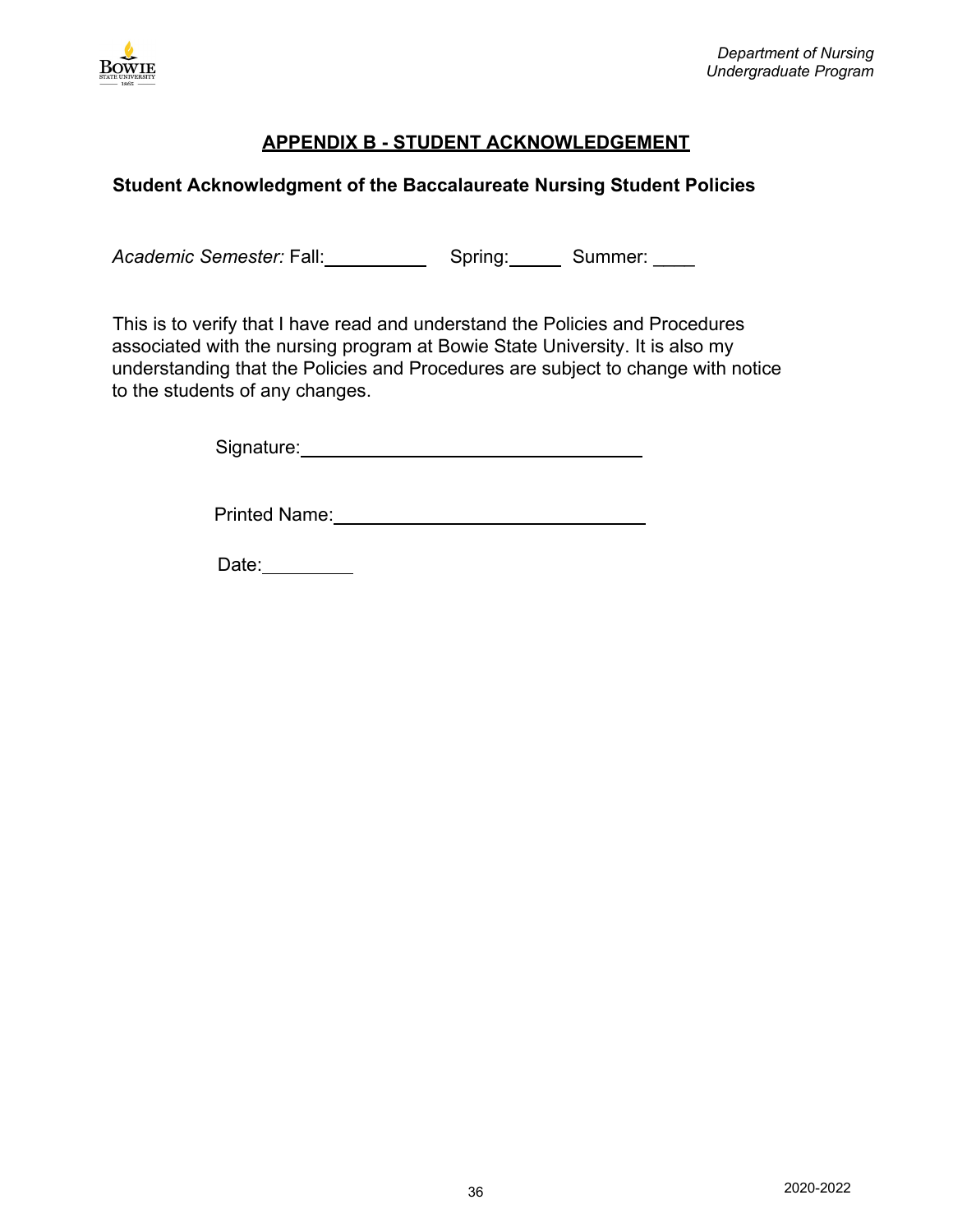

## **APPENDIX C - ACADEMIC HONESTY AND DISHONESTY**

#### <span id="page-36-1"></span><span id="page-36-0"></span>**Academic Honesty and Dishonesty**

*Nursing students are expected to conform to a strict standard of academic honesty. In addition to the Bowie State University Undergraduate Catalog, academic dishonesty includes exhibiting unethical or illegal behaviors including falsification of documents. Students are required to sign the Academic Honesty and Dishonesty form, which is placed in the student's academic folder in the Nursing Department. Students will be recommended for dismissal from the nursing program when academic dishonesty is confirmed. The Plagiarism checker is used for all written assignments submitted to the Safe Assign or Turnitin instruments. Please refer to the BSU Undergraduate Catalog for additional policies about academic dishonesty and the department of nursing handbook.*